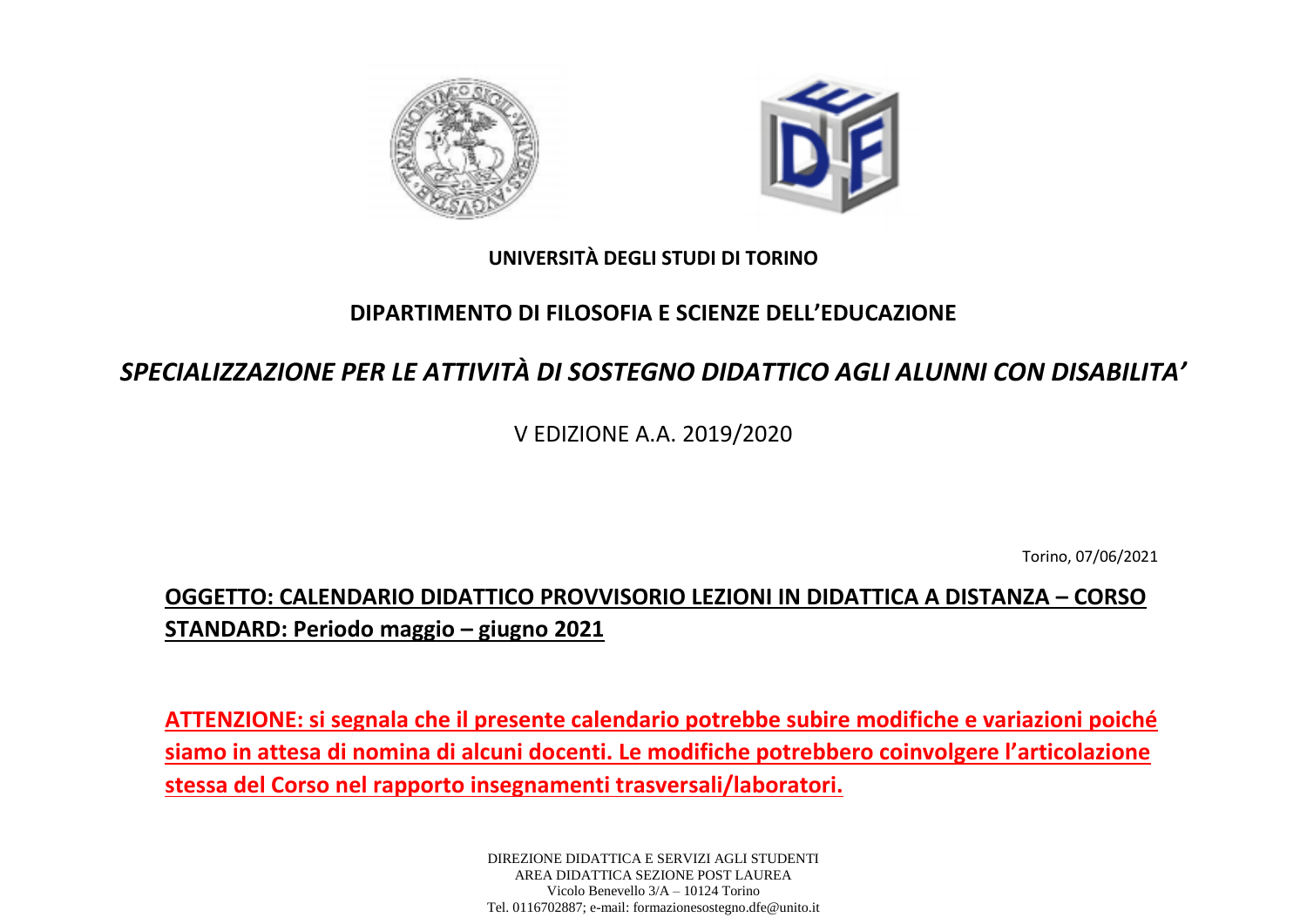| <b>GRADI COINVOLTI</b>                               | <b>INFANZIA</b>                                                                                                      | <b>PRIMARIA A</b>                                                                                            | <b>PRIMARIA B</b>                                                                                                | <b>I GRADO A</b>                                                                                                   | <b>I GRADO B</b>                                                                                        | <b>I GRADO C</b>                                                                                         | <b>II GRADO A</b>                                                                                           | <b>II GRADO B</b>                                                                                                                                                        | <b>II GRADO C</b>                                                                                                             |  |  |
|------------------------------------------------------|----------------------------------------------------------------------------------------------------------------------|--------------------------------------------------------------------------------------------------------------|------------------------------------------------------------------------------------------------------------------|--------------------------------------------------------------------------------------------------------------------|---------------------------------------------------------------------------------------------------------|----------------------------------------------------------------------------------------------------------|-------------------------------------------------------------------------------------------------------------|--------------------------------------------------------------------------------------------------------------------------------------------------------------------------|-------------------------------------------------------------------------------------------------------------------------------|--|--|
| <b>Lunedì 03/05</b><br>$14.30 - 19.30$<br><b>DAD</b> | <b>LINGUAGGI E</b><br><b>TECNICHE</b><br><b>COMUNICATI</b><br><b>VE NON</b><br><b>VERBALI</b>                        | <b>DIDATTICA</b><br><b>DELL'AREA</b><br><b>ANTROPOLOG</b><br>ICA<br><b>ESONERO</b>                           | <b>TIROCINIO</b><br><b>INDIRETTO</b>                                                                             | <b>INTERVENTI</b><br>PSICO-<br><b>EDUCATIVI E</b><br><b>DIDATTICI CON</b><br><b>DISTURBI</b><br><b>RELAZIONALI</b> | <b>LABORATORI</b><br>O TIC                                                                              | <b>LABORATORI</b><br>O TIC                                                                               | <b>LABORATORI</b><br>O TIC                                                                                  | <b>DIDATTICA</b><br><b>SPECIALE:</b><br><b>CODICI DEL</b><br><b>LINGUAGGIO</b><br><b>LOGICO E</b><br><b>MATEMATICO</b>                                                   | <b>DIDATTICA</b><br><b>SPECIALE:</b><br><b>CODICI</b><br><b>COMUNICATIVI</b><br><b>DELL'EDUCAZIO</b><br><b>NE LINGUISTICA</b> |  |  |
| <b>WEBEX</b>                                         | PROF.SSA<br><b>ACCARDO</b><br>Link riunione:<br>https://unito.<br>webex.com/m<br>eet/luisa.accar<br>$\underline{do}$ | PROF.SSA<br><b>UMBOSCHI</b><br>Link riunione:<br>https://unito.<br>webex.com/m<br>eet/pierpaola.<br>umboschi | PROF.SSA<br><b>MUCCI</b><br>Link riunione:<br>https://unito.<br>webex.com/m<br>eet/giulia.muc<br>$\overline{ci}$ | PROF.<br><b>POZZATO</b><br>Link riunione:<br>https://unito.<br>webex.com/m<br>eet/alessandr<br>o.pozzato           | PROF.SSA<br><b>VAYOLA</b><br>Link riunione:<br>https://unito.<br>webex.com/m<br>eet/patrizia.va<br>yola | PROF.SSA<br><b>STAIANO</b><br>Link riunione:<br>https://unito<br>.webex.com/<br>meet/barbar<br>a.staiano | PROF.<br><b>GUASTAVIGNA</b><br>Link riunione:<br>https://unito<br>.webex.com/<br>meet/marco.<br>guastavigna | PROF.<br><b>IMPERIALE</b><br>Link riunione:<br>https://unito<br>.webex.com/<br>unito/j.php?<br>MTID=m0c0a<br>0d200cd2114<br>5a17f715879<br>d616eb<br>Password:<br>logico | PROF.SSA<br><b>GALLO</b><br>Link riunione:<br>https://unito.<br>webex.com/m<br>eet/annamaria<br>.gallo                        |  |  |
| <b>GRADI COINVOLTI</b>                               | <b>INFANZIA</b>                                                                                                      | <b>PRIMARIA A</b>                                                                                            | <b>PRIMARIA B</b>                                                                                                | <b>I GRADO A</b>                                                                                                   | <b>I GRADO B</b>                                                                                        | <b>I GRADO C</b>                                                                                         | <b>II GRADO A</b>                                                                                           | <b>II GRADO B</b>                                                                                                                                                        | <b>II GRADO C</b>                                                                                                             |  |  |
| Mercoledì 05/05<br>$14.30 - 18.30$                   |                                                                                                                      |                                                                                                              |                                                                                                                  |                                                                                                                    | <b>ESONERO</b><br><b>INSEGNAMENTO:</b><br>PROF.SSA CHIOCCA                                              | PROGETTAZIONE-VALUTAZIONE PDF-PEI. MODELLI QUALITÀ DELLA VITA                                            |                                                                                                             |                                                                                                                                                                          |                                                                                                                               |  |  |
| <b>DAD</b><br><b>WEBEX</b>                           |                                                                                                                      |                                                                                                              |                                                                                                                  |                                                                                                                    |                                                                                                         |                                                                                                          |                                                                                                             |                                                                                                                                                                          |                                                                                                                               |  |  |
|                                                      | Aula 1: https://unito.webex.com/unito/j.php?MTID=m7617a509d9e5ad4a8cae33a43daa5c3d                                   |                                                                                                              |                                                                                                                  |                                                                                                                    |                                                                                                         |                                                                                                          |                                                                                                             |                                                                                                                                                                          |                                                                                                                               |  |  |
|                                                      |                                                                                                                      | Aula 2: https://unito.webex.com/unito/j.php?MTID=m149b12cb60aaff460dee146588b80bef                           |                                                                                                                  |                                                                                                                    |                                                                                                         |                                                                                                          |                                                                                                             |                                                                                                                                                                          |                                                                                                                               |  |  |
|                                                      |                                                                                                                      |                                                                                                              |                                                                                                                  |                                                                                                                    | Password riunione: pdfpei                                                                               |                                                                                                          |                                                                                                             |                                                                                                                                                                          |                                                                                                                               |  |  |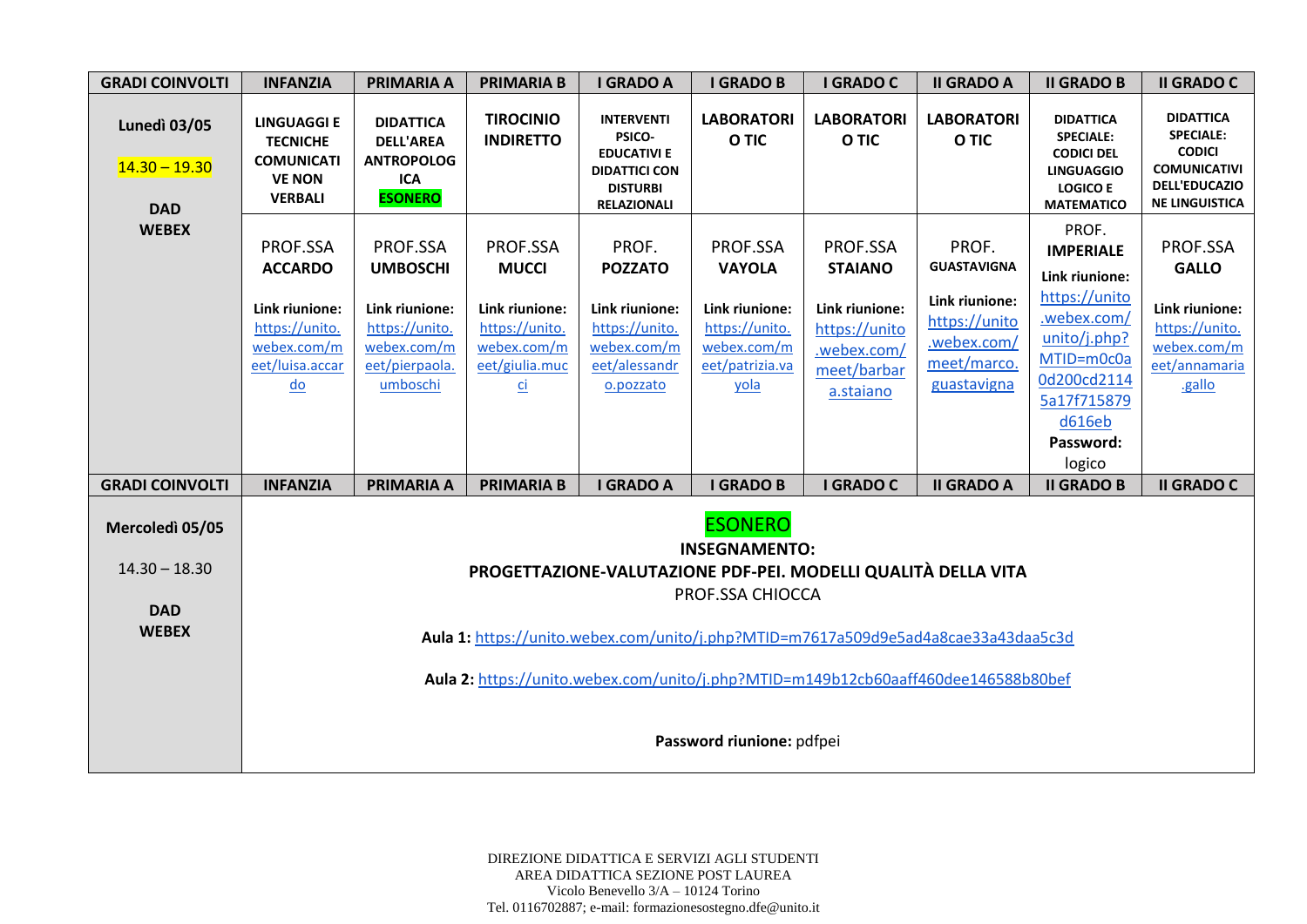| <b>GRADI COINVOLTI</b>                                         | <b>INFANZIA</b>                                                                    | <b>PRIMARIA A</b>                                                                                                             | <b>PRIMARIA B</b>                                                                                                      | <b>I GRADO A</b>                                                          | <b>I GRADO B</b>                                                                                        | <b>I GRADO C</b>                                                                              | <b>II GRADO A</b>                                                                                              | <b>II GRADO B</b>                                                                                                                       | <b>II GRADO C</b>                                                                                       |
|----------------------------------------------------------------|------------------------------------------------------------------------------------|-------------------------------------------------------------------------------------------------------------------------------|------------------------------------------------------------------------------------------------------------------------|---------------------------------------------------------------------------|---------------------------------------------------------------------------------------------------------|-----------------------------------------------------------------------------------------------|----------------------------------------------------------------------------------------------------------------|-----------------------------------------------------------------------------------------------------------------------------------------|---------------------------------------------------------------------------------------------------------|
| Venerdì 07/05<br>$14.30 - 19.30$<br><b>DAD</b><br><b>WEBEX</b> | <b>LABORATORIO</b><br><b>TIC</b>                                                   | <b>DIDATTICA</b><br><b>SPECIALE:</b><br><b>CODICI</b><br><b>COMUNICATIVI</b><br><b>DELL'EDUCAZIO</b><br><b>NE LINGUISTICA</b> | <b>DIDATTICA</b><br><b>SPECIALE:</b><br><b>CODICI DEL</b><br><b>LINGUAGGIO</b><br><b>LOGICO E</b><br><b>MATEMATICO</b> | <b>LABORATORIO</b><br><b>TIC</b>                                          | <b>DIDATTICA</b><br><b>DELLE</b><br><b>EDUCAZIONI E</b><br><b>DELL'AREA</b><br><b>ANTROPOLOGIC</b><br>А | <b>LABORATORIO</b><br><b>TIC</b>                                                              | <b>LABORATORIO</b><br><b>TIC</b>                                                                               | <b>DIDATTICA</b><br><b>SPECIALE:</b><br><b>CODICI DEL</b><br><b>LINGUAGGIO</b><br><b>LOGICO E</b><br><b>MATEMATICO</b>                  | <b>DIDATTICA</b><br><b>DELLE</b><br><b>EDUCAZIONI E</b><br><b>DELL'AREA</b><br><b>ANTROPOLOGIC</b><br>Α |
|                                                                | PROF.SSA<br><b>BARILE</b>                                                          | PROF.SSA<br><b>LEMBO</b>                                                                                                      | PROF.SSA<br>LEO                                                                                                        | PROF.SSA<br><b>SARTORI</b>                                                | PROF.SSA<br><b>UMBOSCHI</b>                                                                             | PROF.SSA<br><b>STAIANO</b>                                                                    | PROF.<br><b>GUASTAVIGNA</b>                                                                                    | PROF.<br><b>IMPERIALE</b>                                                                                                               | PROF.SSA<br><b>DE PARI</b>                                                                              |
|                                                                | Link riunione:<br>https://unito.<br>webex.com/m<br>eet/laura.baril<br>$\mathbf{e}$ | Link riunione:<br>https://unito.<br>webex.com/m<br>eet/sonia.lem<br>$\underline{bo}$                                          | Link riunione:<br>https://unito.<br>webex.com/m<br>eet/valentina.l<br>$eo$                                             | Link riunione:<br>https://unito.<br>webex.com/m<br>eet/monica.sa<br>rtori | Link riunione:<br>https://unito.<br>webex.com/m<br>eet/pierpaola.<br>umboschi                           | Link riunione:<br>https://unito.<br>webex.com/m<br>eet/barbara.st<br>aiano                    | Link riunione:<br>https://unito.<br>webex.com/m<br>eet/marco.gua<br>stavigna                                   | Link riunione:<br>https://unito.we<br>bex.com/unito/j<br>.php?MTID=m3f<br>38dac383fedf58<br>540481cc53b57<br>d20<br>Password:<br>logico | Link riunione:<br>https://unito.<br>webex.com/m<br>eet/caterina.d<br>epari                              |
| <b>GRADI COINVOLTI</b>                                         | <b>INFANZIA</b>                                                                    | <b>PRIMARIA A</b>                                                                                                             | <b>PRIMARIA B</b>                                                                                                      | <b>I GRADO A</b>                                                          | <b>I GRADO B</b>                                                                                        | I GRADO C                                                                                     | <b>II GRADO A</b>                                                                                              | <b>II GRADO B</b>                                                                                                                       | <b>II GRADO C</b>                                                                                       |
| <b>Sabato 08/05</b><br>$08.30 - 13.30$<br><b>DAD</b>           | <b>LABORATORI</b><br>O TIC                                                         | <b>DIDATTICA</b><br><b>SPECIALE:</b><br><b>CODICI DEL</b><br><b>LINGUAGGIO</b><br><b>LOGICO E</b><br><b>MATEMATICO</b>        | <b>LABORATORI</b><br>O TIC                                                                                             | <b>ORIENTAMEN</b><br>TO E<br><b>PROGETTO DI</b><br><b>VITA</b>            | <b>LABORATORI</b><br>O TIC                                                                              | <b>LINGUAGGI E</b><br><b>TECNICHE</b><br><b>COMUNICATI</b><br><b>VE NON</b><br><b>VERBALI</b> | ORIENTAMENT<br><b>O E PROGETTO</b><br><b>DI VITA E</b><br><b>ALTERNANZA</b><br><b>SCUOLA-</b><br><b>LAVORO</b> | <b>LABORATORI</b><br>O TIC                                                                                                              | <b>METODIE</b><br><b>DIDATTICHE</b><br><b>DELLE ATTIVITA'</b><br><b>MOTORIE</b><br><b>ESONERO</b>       |
| <b>WEBEX</b>                                                   | PROF.SSA<br><b>BARILE</b>                                                          | PROF.SSA<br>LEO                                                                                                               | PROF.SSA<br><b>SARTORI</b>                                                                                             | PROF.<br><b>BUSON</b>                                                     | PROF.SSA<br><b>VAYOLA</b>                                                                               | PROF.<br><b>UGHETTO</b>                                                                       | PROF.SSA<br><b>CARELLI</b>                                                                                     | PROF.<br><b>GUASTAVIGNA</b>                                                                                                             | PROF.SSA<br><b>SCORRANO</b>                                                                             |
|                                                                | Link riunione:<br>https://unito.                                                   | Link riunione:<br>https://unito.                                                                                              | Link riunione:<br>https://unito.                                                                                       | Link riunione:<br>https://unito.                                          | Link riunione:<br>https://unito.                                                                        | Link riunione:<br>https://unito.                                                              | Link riunione:<br>https://unito.                                                                               | Link riunione:<br>https://unito.                                                                                                        | Link riunione:<br>https://unito.                                                                        |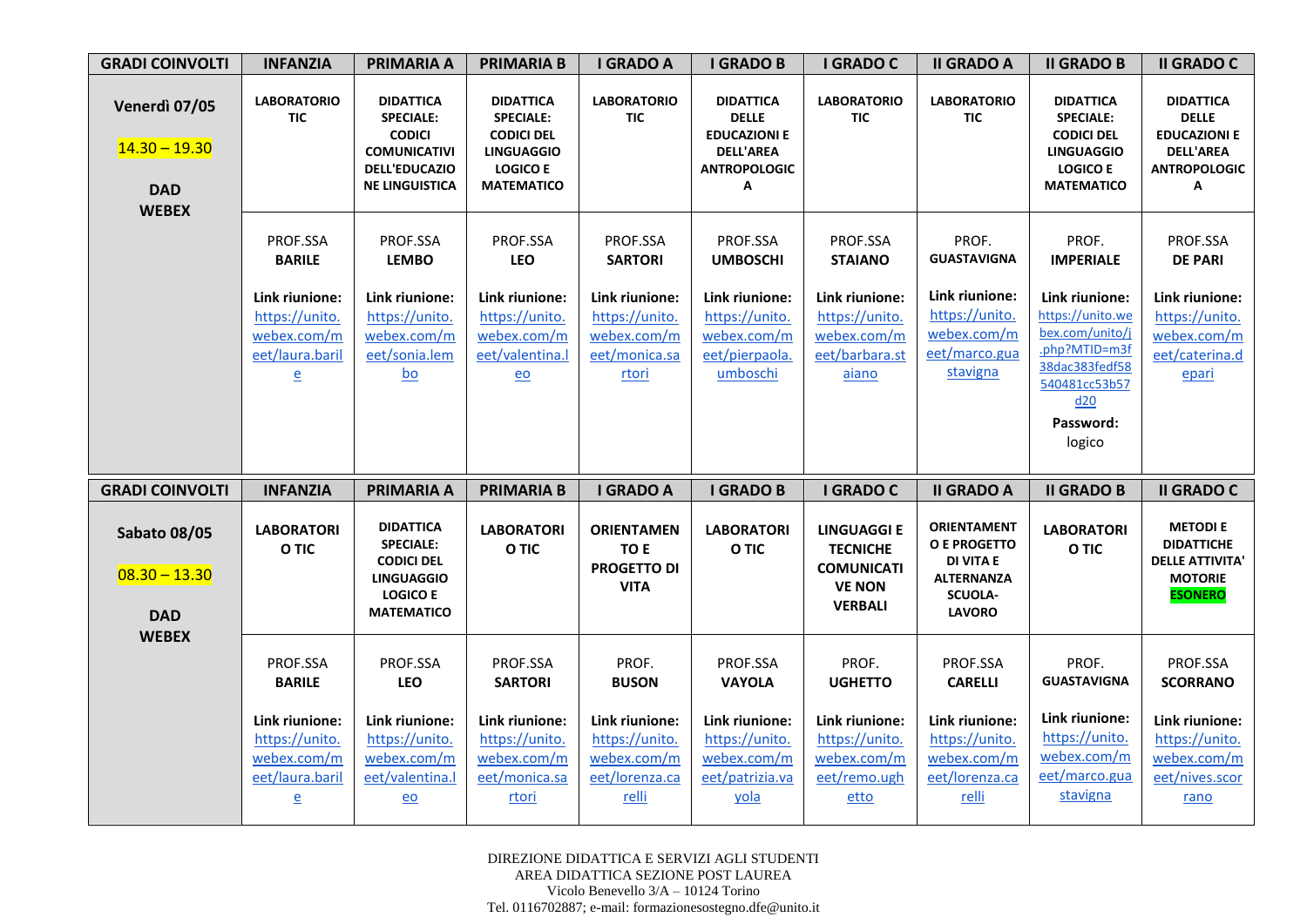| <b>GRADI COINVOLTI</b>                                               | <b>INFANZIA</b>                                                               | <b>PRIMARIA A</b>                                                                    | <b>PRIMARIA B</b>                    | <b>I GRADO A</b>                                                                                                          | <b>I GRADO B</b>                     | I GRADO C                                                                       | <b>II GRADO A</b>                                                                                                         | <b>II GRADO B</b>                                                           | <b>II GRADO C</b>                                                                                                             |
|----------------------------------------------------------------------|-------------------------------------------------------------------------------|--------------------------------------------------------------------------------------|--------------------------------------|---------------------------------------------------------------------------------------------------------------------------|--------------------------------------|---------------------------------------------------------------------------------|---------------------------------------------------------------------------------------------------------------------------|-----------------------------------------------------------------------------|-------------------------------------------------------------------------------------------------------------------------------|
| <b>Sabato 08/05</b><br>$14.30 - 19.30$<br><b>DAD</b><br><b>WEBEX</b> | <b>DIDATTICA</b><br><b>DELL'AREA</b><br><b>ANTROPOLOGICA</b>                  | <b>LABORATORIO</b><br><b>TIC</b>                                                     | <b>LEZIONE DA</b><br><b>DEFINIRE</b> | <b>INTERVENTI</b><br><b>PSICO-</b><br><b>EDUCATIVI E</b><br><b>DIDATTICI CON</b><br><b>DISTURBI</b><br><b>RELAZIONALI</b> | <b>LEZIONE DA</b><br><b>DEFINIRE</b> | <b>METODIE</b><br><b>DIDATTICHE</b><br><b>DELLE ATTIVITA'</b><br><b>MOTORIE</b> | <b>INTERVENTI</b><br><b>PSICO-</b><br><b>EDUCATIVI E</b><br><b>DIDATTICI CON</b><br><b>DISTURBI</b><br><b>RELAZIONALI</b> | <b>TIROCINIO</b><br><b>INDIRETTO</b>                                        | <b>DIDATTICA</b><br><b>SPECIALE:</b><br><b>CODICI</b><br><b>COMUNICATIVI</b><br><b>DELL'EDUCAZIO</b><br><b>NE LINGUISTICA</b> |
|                                                                      | PROF.SSA<br><b>UMBOSCHI</b>                                                   | PROF.SSA<br><b>BARILE</b>                                                            |                                      | PROF.<br><b>POZZATO</b>                                                                                                   |                                      | PROF.SSA<br><b>SCORRANO</b>                                                     | PROF.SSA<br><b>DAMIANI</b>                                                                                                | PROF.SSA<br><b>LIUBICICH</b>                                                | PROF.SSA<br><b>GALLO</b>                                                                                                      |
|                                                                      | Link riunione:<br>https://unito.<br>webex.com/m<br>eet/pierpaola.<br>umboschi | Link riunione:<br>https://unito.<br>webex.com/m<br>eet/laura.baril<br>$\overline{e}$ |                                      | Link riunione:<br>https://unito.<br>webex.com/m<br>eet/alessandr<br>o.pozzato                                             |                                      | Link riunione:<br>https://unito.<br>webex.com/m<br>eet/nives.scor<br>rano       | Link riunione:<br>https://unito.<br>webex.com/m<br>eet/paola.dam<br>iani                                                  | Link riunione:<br>https://unito.<br>webex.com/m<br>eet/monica.liu<br>bicich | Link riunione:<br>https://unito.<br>webex.com/m<br>eet/annamaria<br>.gallo                                                    |

| <b>GRADI COINVOLTI</b>                                               | <b>INFANZIA</b>                                                                                                        | <b>PRIMARIA A</b>                                                                                                                 | <b>PRIMARIA B</b>                                                            | I GRADO A                                                                                                                 | <b>I GRADO B</b>                                                                  | I GRADO C                                                                                                             | <b>II GRADO A</b>                                                                                                                                    | <b>II GRADO B</b>                    | <b>II GRADO C</b>                                                                                                                                                |
|----------------------------------------------------------------------|------------------------------------------------------------------------------------------------------------------------|-----------------------------------------------------------------------------------------------------------------------------------|------------------------------------------------------------------------------|---------------------------------------------------------------------------------------------------------------------------|-----------------------------------------------------------------------------------|-----------------------------------------------------------------------------------------------------------------------|------------------------------------------------------------------------------------------------------------------------------------------------------|--------------------------------------|------------------------------------------------------------------------------------------------------------------------------------------------------------------|
| <b>Lunedì 10/05</b><br>$14.30 - 19.30$<br><b>DAD</b><br><b>WEBEX</b> | <b>DIDATTICA</b><br><b>SPECIALE:</b><br><b>CODICI DEL</b><br><b>LINGUAGGIO</b><br><b>LOGICO E</b><br><b>MATEMATICO</b> | <b>INTERVENTI</b><br><b>PSICO-</b><br><b>EDUCATIVI E</b><br><b>DIDATTICI CON</b><br><b>DISTURBI</b><br><b>COMPORTAME</b><br>NTALI | <b>DIDATTICA</b><br><b>DELLE</b><br><b>EDUCAZIONI</b>                        | <b>INTERVENTI</b><br><b>PSICO-</b><br><b>EDUCATIVI E</b><br><b>DIDATTICI</b><br><b>CON DISTURBI</b><br><b>RELAZIONALI</b> | <b>LABORATORI</b><br>O TIC                                                        | <b>ORIENTAMEN</b><br>TO E<br><b>PROGETTO DI</b><br><b>VITA</b><br><b>ESONERO</b><br><b>Orario:</b><br>$15.00 - 20.00$ | <b>DIDATTICA</b><br><b>SPECIALE:</b><br><b>CODICI DEL</b><br><b>LINGUAGGIO</b><br><b>LOGICO E</b><br><b>MATEMATICO</b>                               | <b>LEZIONE DA</b><br><b>DEFINIRE</b> | <b>ORIENTAMENTO</b><br><b>E PROGETTO DI</b><br><b>VITA E</b><br><b>ALTERNANZA</b><br><b>SCUOLA-LAVORO</b><br><b>ESONERO</b><br><b>Orario:</b><br>$15.00 - 20.00$ |
|                                                                      | PROF.<br><b>OBERTO</b>                                                                                                 | PROF.SSA<br><b>SEIRA</b>                                                                                                          | PROF.SSA<br><b>GAGLIANO</b>                                                  | PROF.<br><b>POZZATO</b>                                                                                                   | PROF.SSA<br><b>VAYOLA</b>                                                         | PROF.<br><b>BUSON</b>                                                                                                 | PROF.<br><b>IMPERIALE</b>                                                                                                                            |                                      | PROF.SSA<br><b>CARELLI</b>                                                                                                                                       |
|                                                                      | Link<br>riunione:<br>https://unito.<br>webex.com/m<br>eet/enrico.obe<br><u>rto</u>                                     | Link riunione:<br>https://unito.<br>webex.com/m<br>eet/maria.seir<br>aozino                                                       | Link<br>riunione:<br>https://unito<br>.webex.com/<br>meet/maria.<br>gagliano | Link riunione:<br>https://unito.<br>webex.com/m<br>eet/alessandr<br>o.pozzato                                             | Link riunione:<br>https://unito.<br>webex.com/m<br>eet/patrizia.va<br><u>yola</u> | Link riunione:<br>https://unito.<br>webex.com/m<br>eet/lorenza.ca<br><u>relli</u>                                     | Link riunione:<br>https://unito.we<br>bex.com/unito/j<br>.php?MTID=m1<br>261201ce34baf<br>ba85090f2d513<br>19 <sub>c</sub> 52<br>Password:<br>logico |                                      | Link riunione:<br>https://unito.<br>webex.com/m<br>eet/lorenza.ca<br><u>relli</u>                                                                                |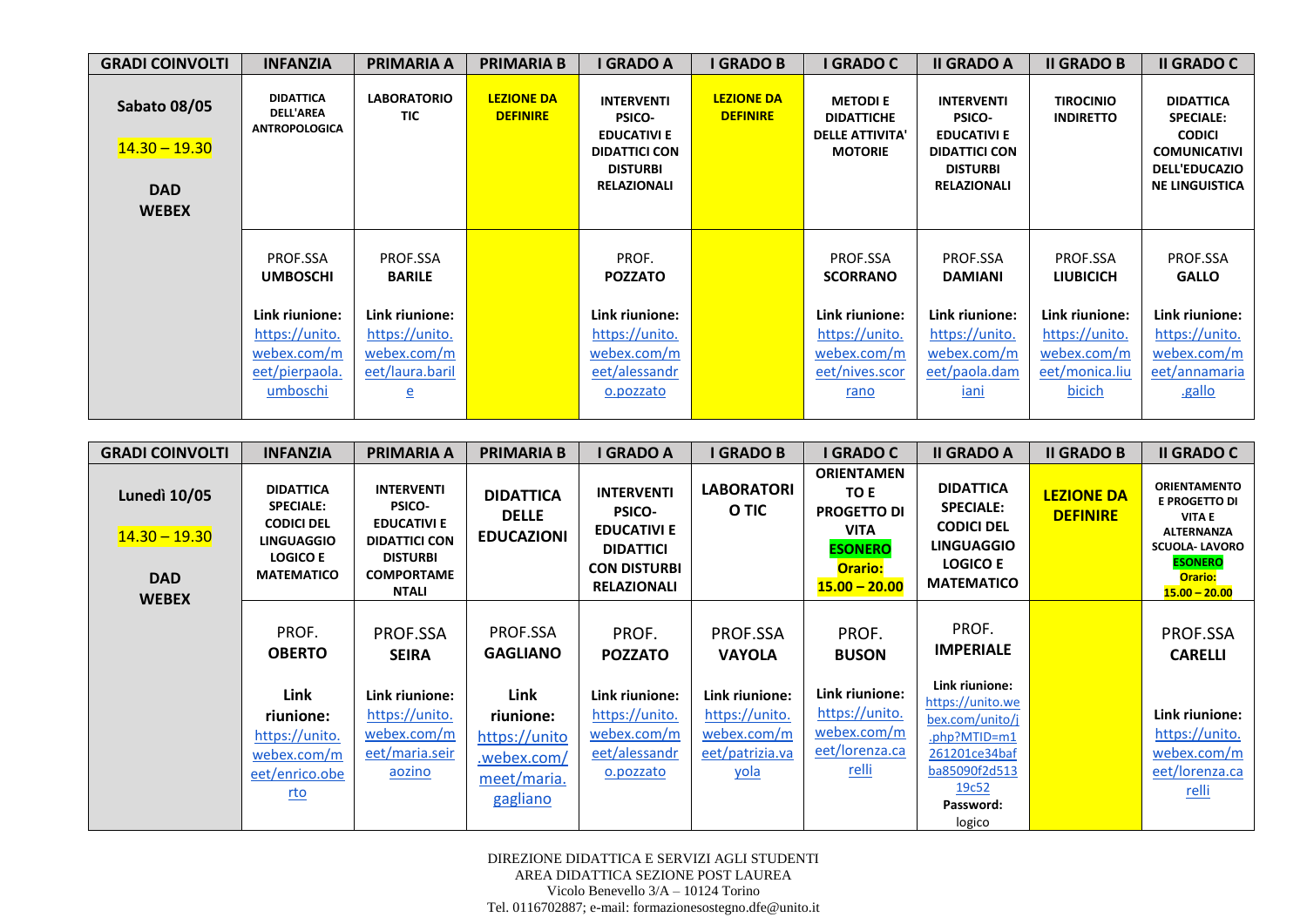| <b>GRADI COINVOLTI</b>                                           | <b>INFANZIA</b>                                                                  | <b>PRIMARIA A</b>                                                           | <b>PRIMARIA B</b>                                                                                                                           | I GRADO A                                                               | <b>I GRADO B</b>                                                            | I GRADO C                            | <b>II GRADO A</b>                                                                                        | <b>II GRADO B</b>                                                                                                                   | <b>II GRADO C</b>                                                                                                             |
|------------------------------------------------------------------|----------------------------------------------------------------------------------|-----------------------------------------------------------------------------|---------------------------------------------------------------------------------------------------------------------------------------------|-------------------------------------------------------------------------|-----------------------------------------------------------------------------|--------------------------------------|----------------------------------------------------------------------------------------------------------|-------------------------------------------------------------------------------------------------------------------------------------|-------------------------------------------------------------------------------------------------------------------------------|
| Mercoledì 12/05<br>$14.30 - 19.30$<br><b>DAD</b><br><b>WEBEX</b> | <b>TIROCINIO</b><br><b>INDIRETTO</b>                                             | <b>TIROCINIO</b><br><b>INDIRETTO</b>                                        | <b>DIDATTICA PER</b><br>LE DISABILITA'<br><b>SENSORIALI - A</b><br>(VISTA)<br>$14.30/17.30 + B$<br>(UDITO)<br>17.30/19.30<br><b>ESONERO</b> | <b>TIROCINIO</b><br><b>INDIRETTO</b>                                    | <b>TIROCINIO</b><br><b>INDIRETTO</b><br><b>Orario:</b><br>$15.00 - 20.00$   | <b>LEZIONE DA</b><br><b>DEFINIRE</b> | LINGUAGGI E<br><b>TECNICHE</b><br><b>COMUNICAT</b><br><b>IVE NON</b><br><b>VERBALI</b><br><b>ESONERO</b> | <b>DIDATTICA</b><br><b>SPECIALE:</b><br><b>CODICI DEL</b><br><b>LINGUAGGIO</b><br><b>LOGICO E</b><br><b>MATEMATICO</b>              | <b>DIDATTICA</b><br><b>SPECIALE:</b><br><b>CODICI</b><br><b>COMUNICATIVI</b><br><b>DELL'EDUCAZIO</b><br><b>NE LINGUISTICA</b> |
|                                                                  | PROF.SSA<br><b>GIRAUD</b>                                                        | PROF.SSA<br><b>SEIRA</b>                                                    | PROF.SSE<br>GRANDE/<br><b>PORTIGLIATTI</b>                                                                                                  | PROF.<br><b>UGHETTO</b>                                                 | PROF.<br><b>BERRETTA</b>                                                    |                                      | PROF.SSA<br><b>ACCARDO</b>                                                                               | PROF.<br><b>IMPERIALE</b>                                                                                                           | PROF.SSA<br><b>GALLO</b>                                                                                                      |
|                                                                  | Link riunione:<br>https://unito.<br>webex.com/m<br>eet/mirella.gir<br><u>aud</u> | Link riunione:<br>https://unito.<br>webex.com/m<br>eet/maria.seir<br>aozino | Link riunione:<br>https://unito.web<br>ex.com/unito/j.ph<br>p?MTID=mbf8b30<br>3dd940e7bd9c65f<br>876497f6cff<br>Password:<br>sensoriali     | Link riunione:<br>https://unito.<br>webex.com/m<br>eet/remo.ugh<br>etto | Link riunione:<br>https://unito.<br>webex.com/m<br>eet/claudio.be<br>rretta |                                      | Link riunione:<br>https://unito.<br>webex.com/m<br>eet/luisa.accar<br>$\underline{\mathsf{do}}$          | Link riunione:<br>https://unito.web<br>ex.com/unito/j.ph<br>p?MTID=m10fcb4<br>c73f0eba0157c1d<br>a4a7706ab19<br>Password:<br>logico | Link riunione:<br>https://unito.<br>webex.com/m<br>eet/annamaria<br>.gallo                                                    |

| <b>GRADI COINVOLTI</b>                                                | <b>INFANZIA</b>                                                                                                               | PRIMARIA A                                                                                                             | <b>PRIMARIA B</b>                                                                                                             | I GRADO A                                                                                                     | <b>I GRADO B</b>                                                          | I GRADO C                  | <b>II GRADO A</b>           | <b>II GRADO B</b>                                                                                                         | <b>II GRADO C</b>                                                                                              |
|-----------------------------------------------------------------------|-------------------------------------------------------------------------------------------------------------------------------|------------------------------------------------------------------------------------------------------------------------|-------------------------------------------------------------------------------------------------------------------------------|---------------------------------------------------------------------------------------------------------------|---------------------------------------------------------------------------|----------------------------|-----------------------------|---------------------------------------------------------------------------------------------------------------------------|----------------------------------------------------------------------------------------------------------------|
| <b>Venerdì 14/05</b><br>$14.30 - 19.30$<br><b>DAD</b><br><b>WEBEX</b> | <b>DIDATTICA</b><br><b>SPECIALE:</b><br><b>CODICI</b><br><b>COMUNICATIVI</b><br><b>DELL'EDUCAZIO</b><br><b>NE LINGUISTICA</b> | <b>DIDATTICA</b><br><b>SPECIALE:</b><br><b>CODICI DEL</b><br><b>LINGUAGGIO</b><br><b>LOGICO E</b><br><b>MATEMATICO</b> | <b>DIDATTICA</b><br><b>SPECIALE:</b><br><b>CODICI</b><br><b>COMUNICATIVI</b><br><b>DELL'EDUCAZIO</b><br><b>NE LINGUISTICA</b> | <b>DIDATTICA</b><br><b>PER LE</b><br><b>DISABILITA'</b><br><b>SENSORIALI -</b><br>A (VISTA)<br><b>ESONERO</b> | <b>TIROCINIO</b><br><b>INDIRETTO</b><br><b>Orario:</b><br>$15.00 - 20.00$ | <b>LABORATORI</b><br>O TIC | <b>LABORATORI</b><br>O TIC  | <b>INTERVENTI</b><br><b>PSICO-</b><br><b>EDUCATIVI E</b><br><b>DIDATTICI</b><br><b>CON DISTURBI</b><br><b>RELAZIONALI</b> | <b>DIDATTICA</b><br><b>DELLE</b><br><b>EDUCAZIONI</b><br><b>E DELL'AREA</b><br><b>ANTROPOLO</b><br><b>GICA</b> |
|                                                                       | PROF.SSA<br><b>PICCO</b>                                                                                                      | PROF.SSA<br><b>LEO</b>                                                                                                 | PROF.SSA<br><b>LEMBO</b>                                                                                                      | PROF.SSA<br><b>BARRA</b>                                                                                      | PROF.<br><b>BERRETTA</b>                                                  | PROF.SSA<br><b>STAIANO</b> | PROF.<br><b>GUASTAVIGNA</b> | PROF.SSA<br><b>SECCHI</b>                                                                                                 | PROF.SSA<br><b>DE PARI</b>                                                                                     |
|                                                                       | Link riunione:                                                                                                                | Link riunione:                                                                                                         | Link riunione:                                                                                                                | Link riunione:                                                                                                | Link riunione:                                                            | Link riunione:             | Link riunione:              | Link riunione:                                                                                                            | Link riunione:                                                                                                 |
|                                                                       | https://unito.                                                                                                                | https://unito.                                                                                                         | https://unito.                                                                                                                | https://unito.                                                                                                | https://unito.                                                            | https://unito.             | https://unito.              | https://unito.                                                                                                            | https://unito.                                                                                                 |
|                                                                       | webex.com/m                                                                                                                   | webex.com/m                                                                                                            | webex.com/m                                                                                                                   | webex.com/m                                                                                                   | webex.com/m                                                               | webex.com/m                | webex.com/m                 | webex.com/m                                                                                                               | webex.com/m                                                                                                    |
|                                                                       | eet/sonia.picc                                                                                                                | eet/valentina.                                                                                                         | eet/sonia.lem                                                                                                                 | eet/annamaria                                                                                                 | eet/claudio.be                                                            | eet/barbara.st             | eet/marco.gua               | eet/luana.secc                                                                                                            | eet/caterina.d                                                                                                 |
|                                                                       | $\overline{\mathbf{o}}$                                                                                                       | $eo$                                                                                                                   | <u>bo</u>                                                                                                                     | .barra                                                                                                        | rretta                                                                    | <u>aiano</u>               | <b>stavigna</b>             | <u>hi</u>                                                                                                                 | epari                                                                                                          |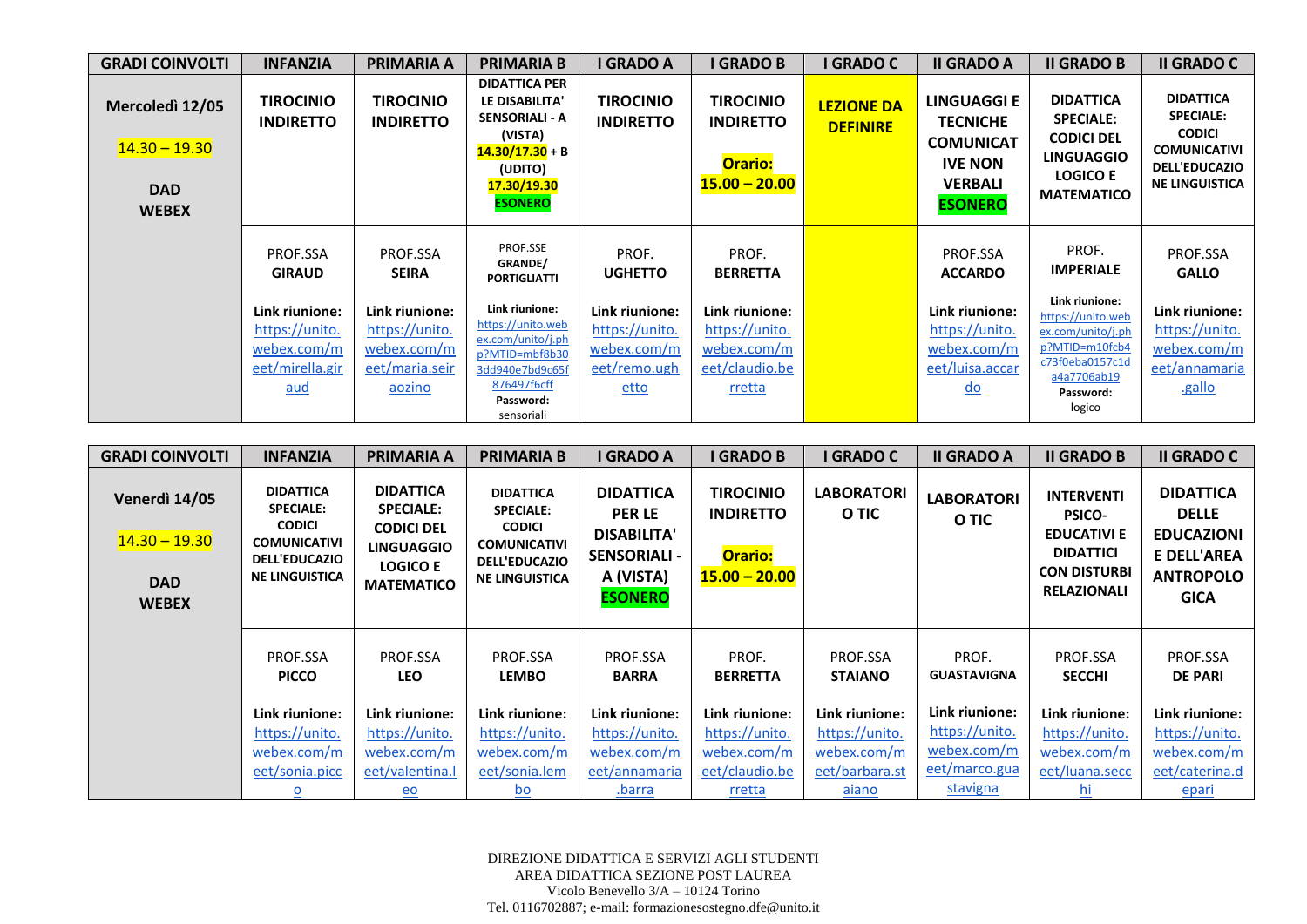| <b>GRADI COINVOLTI</b>                               | <b>INFANZIA</b>                                                                               | <b>PRIMARIA A</b>                | <b>PRIMARIA B</b>                                                                                                      | <b>I GRADO A</b>                                     | <b>I GRADO B</b>                                                                                        | <b>I GRADO C</b>                                                                 | <b>II GRADO A</b>                                                                                       | <b>II GRADO B</b>                                                                                                         | <b>II GRADO C</b>                                                                                                             |
|------------------------------------------------------|-----------------------------------------------------------------------------------------------|----------------------------------|------------------------------------------------------------------------------------------------------------------------|------------------------------------------------------|---------------------------------------------------------------------------------------------------------|----------------------------------------------------------------------------------|---------------------------------------------------------------------------------------------------------|---------------------------------------------------------------------------------------------------------------------------|-------------------------------------------------------------------------------------------------------------------------------|
| <b>Sabato 15/05</b><br>$08.30 - 13.30$<br><b>DAD</b> | LINGUAGGI E<br><b>TECNICHE</b><br><b>COMUNICATIVE</b><br><b>NON VERBALI</b><br><b>ESONERO</b> | <b>LABORATORIO</b><br><b>TIC</b> | <b>DIDATTICA</b><br><b>SPECIALE:</b><br><b>CODICI DEL</b><br><b>LINGUAGGIO</b><br><b>LOGICO E</b><br><b>MATEMATICO</b> | <b>ORIENTAMENT</b><br>O E PROGETTO<br><b>DI VITA</b> | <b>DIDATTICA</b><br><b>DELLE</b><br><b>EDUCAZIONI E</b><br><b>DELL'AREA</b><br><b>ANTROPOLOGIC</b><br>A | <b>METODI E</b><br><b>DIDATTICHE</b><br><b>DELLE ATTIVITA'</b><br><b>MOTORIE</b> | <b>ORIENTAMENT</b><br>O E PROGETTO<br>DI VITA E<br><b>ALTERNANZA</b><br><b>SCUOLA-</b><br><b>LAVORO</b> | <b>INTERVENTI</b><br><b>PSICO-</b><br><b>EDUCATIVI E</b><br><b>DIDATTICI CON</b><br><b>DISTURBI</b><br><b>RELAZIONALI</b> | <b>DIDATTICA</b><br><b>SPECIALE:</b><br><b>CODICI</b><br><b>COMUNICATIVI</b><br><b>DELL'EDUCAZIO</b><br><b>NE LINGUISTICA</b> |
| <b>WEBEX</b>                                         |                                                                                               |                                  | <b>ESONERO</b>                                                                                                         |                                                      |                                                                                                         |                                                                                  |                                                                                                         |                                                                                                                           | <b>ESONERO</b>                                                                                                                |
|                                                      | PROF.SSA<br><b>ACCARDO</b>                                                                    | PROF.SSA<br><b>BARILE</b>        | PROF.SSA<br><b>LEO</b>                                                                                                 | <b>PROF. BUSON</b><br>Link riunione:                 | PROF.SSA<br><b>UMBOSCHI</b>                                                                             | PROF.SSA<br><b>SCORRANO</b>                                                      | PROF.SSA<br><b>CARELLI</b>                                                                              | PROF.SSA<br><b>SECCHI</b>                                                                                                 | PROF.SSA<br><b>GALLO</b>                                                                                                      |
|                                                      | Link riunione:                                                                                | Link riunione:                   | Link riunione:                                                                                                         | https://unito.we                                     | Link riunione:                                                                                          | Link riunione:                                                                   | Link riunione:                                                                                          | Link riunione:                                                                                                            | Link riunione:                                                                                                                |
|                                                      | https://unito.we                                                                              | https://unito.we                 | https://unito.we                                                                                                       | bex.com/meet/l                                       | https://unito.we                                                                                        | https://unito.we                                                                 | https://unito.we                                                                                        | https://unito.we                                                                                                          | https://unito.we                                                                                                              |
|                                                      | bex.com/meet/l<br>uisa.accardo                                                                | bex.com/meet/l<br>aura.barile    | bex.com/meet/<br>valentina.leo                                                                                         | orenza.carelli                                       | bex.com/meet/<br>pierpaola.umbo<br><u>schi</u>                                                          | bex.com/meet/<br>nives.scorrano                                                  | bex.com/meet/<br>orenza.carelli                                                                         | bex.com/meet/<br>uana.secchi                                                                                              | bex.com/meet/<br>annamaria.gallo                                                                                              |

| <b>GRADI COINVOLTI</b>                                               | <b>INFANZIA</b>                      | PRIMARIA A                           | <b>PRIMARIA B</b>                                                                                       | I GRADO A                                                                                                                                   | <b>I GRADO B</b>                                                                                        | I GRADO C                                                                                                | <b>II GRADO A</b>                                                                                                         | <b>II GRADO B</b>                                                                                           | <b>II GRADO C</b>                                                                                                         |
|----------------------------------------------------------------------|--------------------------------------|--------------------------------------|---------------------------------------------------------------------------------------------------------|---------------------------------------------------------------------------------------------------------------------------------------------|---------------------------------------------------------------------------------------------------------|----------------------------------------------------------------------------------------------------------|---------------------------------------------------------------------------------------------------------------------------|-------------------------------------------------------------------------------------------------------------|---------------------------------------------------------------------------------------------------------------------------|
| <b>Sabato 15/05</b><br>$14.30 - 19.30$<br><b>DAD</b><br><b>WEBEX</b> | <b>LEZIONE DA</b><br><b>DEFINIRE</b> | <b>LEZIONE DA</b><br><b>DEFINIRE</b> | <b>LABORATORI</b><br>O TIC                                                                              | <b>INTERVENTI</b><br><b>PSICO-</b><br><b>EDUCATIVI E</b><br><b>DIDATTICI</b><br><b>CON DISTURBI</b><br><b>RELAZIONALI</b><br><b>ESONERO</b> | <b>LABORATORI</b><br>O TIC                                                                              | <b>LABORATORI</b><br>O TIC<br>$3$ ORE: 14.30 -<br><b>17.30</b>                                           | <b>INTERVENTI</b><br><b>PSICO-</b><br><b>EDUCATIVI E</b><br><b>DIDATTICI</b><br><b>CON DISTURBI</b><br><b>RELAZIONALI</b> | <b>LABORATORI</b><br>O TIC                                                                                  | <b>INTERVENTI</b><br><b>PSICO-</b><br><b>EDUCATIVI E</b><br><b>DIDATTICI</b><br><b>CON DISTURBI</b><br><b>RELAZIONALI</b> |
|                                                                      |                                      |                                      | PROF.SSA<br><b>SARTORI</b><br>Link riunione:<br>https://unito.<br>webex.com/m<br>eet/monica.sa<br>rtori | PROF.<br><b>POZZATO</b><br>Link riunione:<br>https://unito.<br>webex.com/m<br>eet/alessandr<br>o.pozzato                                    | PROF.SSA<br><b>VAYOLA</b><br>Link riunione:<br>https://unito.<br>webex.com/m<br>eet/patrizia.va<br>yola | PROF.SSA<br><b>GUERZONI</b><br>Link riunione:<br>https://unito.<br>webex.com/m<br>eet/laura.guer<br>zoni | PROF.SSA<br><b>DAMIANI</b><br>Link riunione:<br>https://unito.<br>webex.com/m<br>eet/paola.dam<br>iani                    | PROF.<br><b>GUASTAVIGNA</b><br>Link riunione:<br>https://unito.<br>webex.com/m<br>eet/marco.gua<br>stavigna | PROF.SSA<br><b>SECCHI</b><br>Link riunione:<br>https://unito.<br>webex.com/m<br>eet/luana.secc<br><u>hi</u>               |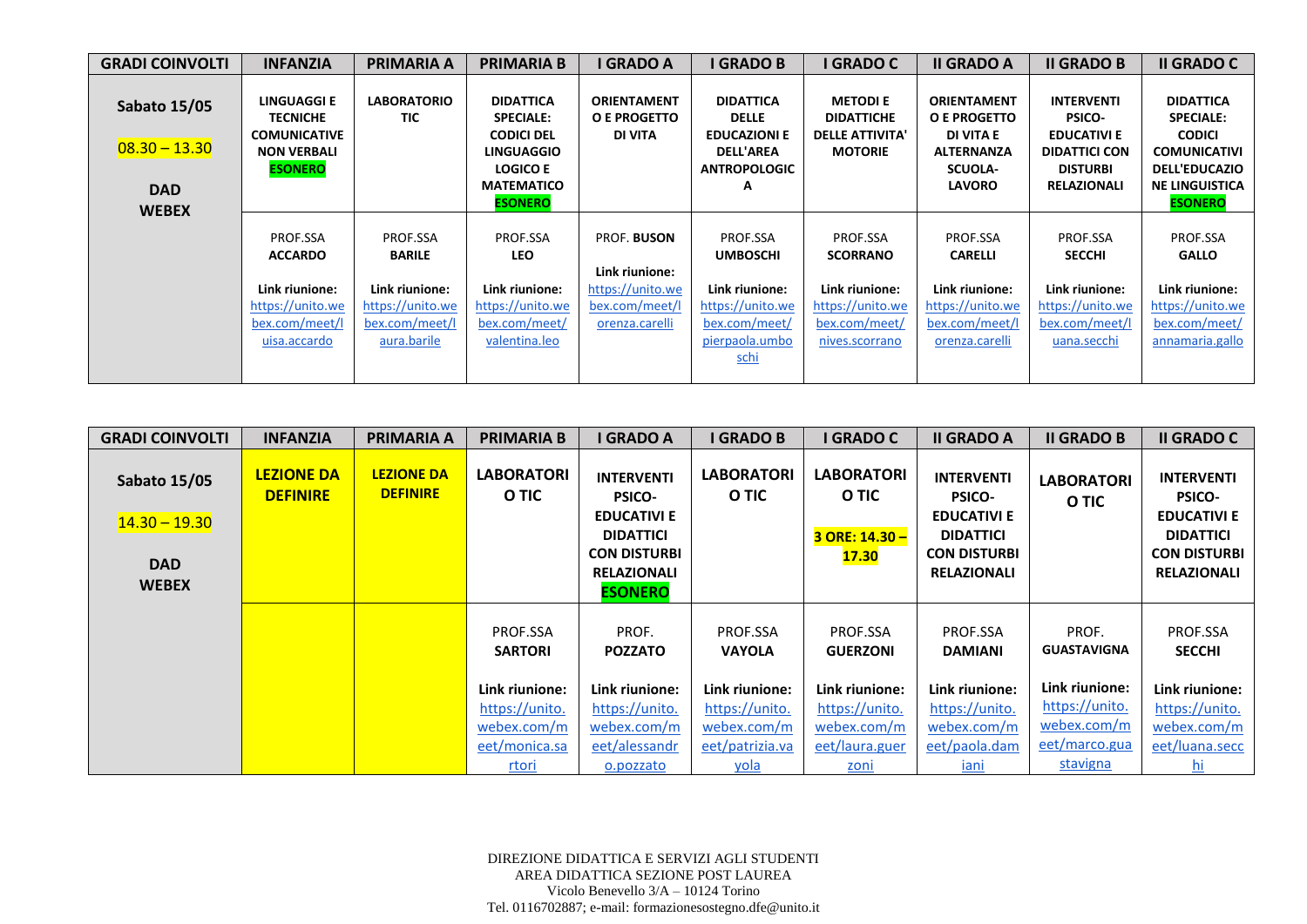| <b>GRADI COINVOLTI</b>                                               | <b>INFANZIA</b>                                                       | <b>PRIMARIA A</b>                                                       | <b>PRIMARIA B</b>                                                   | I GRADO A                                                                                               | <b>I GRADO B</b>                                                                                 | I GRADO C                                                                                                                     | <b>II GRADO A</b>                                                                                                                        | <b>II GRADO B</b>                                                                                                                            | <b>II GRADO C</b>                                                                                       |
|----------------------------------------------------------------------|-----------------------------------------------------------------------|-------------------------------------------------------------------------|---------------------------------------------------------------------|---------------------------------------------------------------------------------------------------------|--------------------------------------------------------------------------------------------------|-------------------------------------------------------------------------------------------------------------------------------|------------------------------------------------------------------------------------------------------------------------------------------|----------------------------------------------------------------------------------------------------------------------------------------------|---------------------------------------------------------------------------------------------------------|
| <b>Lunedì 17/05</b><br>$14.30 - 19.30$<br><b>DAD</b><br><b>WEBEX</b> | <b>TIROCINIO</b><br><b>INDIRETTO</b>                                  | <b>TIROCINIO</b><br><b>INDIRETTO</b>                                    | <b>TIROCINIO</b><br><b>INDIRETTO</b>                                | <b>DIDATTICA</b><br><b>DELLE</b><br><b>EDUCAZIONI E</b><br><b>DELL'AREA</b><br><b>ANTROPOLOGIC</b><br>Α | <b>ORIENTAMENT</b><br><b>O E PROGETTO</b><br><b>DI VITA</b><br><b>Orario:</b><br>$15.00 - 20.00$ | <b>DIDATTICA</b><br><b>SPECIALE:</b><br><b>CODICI</b><br><b>COMUNICATIVI</b><br><b>DELL'EDUCAZIO</b><br><b>NE LINGUISTICA</b> | <b>DIDATTICA</b><br><b>SPECIALE:</b><br><b>CODICI DEL</b><br><b>LINGUAGGIO</b><br><b>LOGICO E</b><br><b>MATEMATICO</b><br><b>ESONERO</b> | <b>ORIENTAMENT</b><br><b>O E PROGETTO</b><br>DI VITA E<br><b>ALTERNANZA</b><br><b>SCUOLA-</b><br><b>LAVORO</b><br>Orario:<br>$15.00 - 20.00$ | <b>DIDATTICA</b><br><b>DELLE</b><br><b>EDUCAZIONI E</b><br><b>DELL'AREA</b><br><b>ANTROPOLOGIC</b><br>A |
|                                                                      | PROF.SSA<br><b>GIRAUD</b>                                             | PROF.SSA<br><b>SEIRA</b>                                                | PROF.SSA<br><b>MUCCI</b>                                            | PROF.SSA<br><b>UMBOSCHI</b>                                                                             | PROF.<br><b>BUSON</b>                                                                            | PROF.<br><b>CARPEGNA</b>                                                                                                      | PROF.<br><b>IMPERIALE</b>                                                                                                                | PROF.SSA<br><b>CARELLI</b>                                                                                                                   | PROF.SSA<br><b>DE PARI</b>                                                                              |
|                                                                      | Link riunione:<br>https://unito.we<br>bex.com/meet/<br>mirella.giraud | Link riunione:<br>https://unito.we<br>bex.com/meet/<br>maria.seiraozino | Link riunione:<br>https://unito.we<br>bex.com/meet/<br>giulia.mucci | Link riunione:<br>https://unito.we<br>bex.com/meet/<br>pierpaola.umbo<br>schi                           | Link riunione:<br>https://unito.we<br>bex.com/meet/l<br>orenza.carelli                           | Link riunione:<br>https://unito.we<br>bex.com/meet/<br>mariaclaudia.car<br>pegna                                              | Link riunione:<br>https://unito.we<br>bex.com/unito/j<br>.php?MTID=m3f<br>490e587c01e92<br>efb54a3154200<br>8f33<br>Password:<br>logico  | Link riunione:<br>https://unito.we<br>bex.com/meet/l<br>orenza.carelli                                                                       | Link riunione:<br>https://unito.we<br>bex.com/meet/<br>caterina.depari                                  |

| <b>GRADI COINVOLTI</b>                           | <b>INFANZIA</b>                                                                                              | <b>PRIMARIA A</b>                                                                                                                        | <b>PRIMARIA B</b>                                                                                                         | I GRADO A                  | I GRADO B                                                          | <b>GRADO C</b>                                                                                                      | <b>II GRADO A</b>                                                               | <b>II GRADO B</b>                                                                                                              | <b>II GRADO C</b>          |
|--------------------------------------------------|--------------------------------------------------------------------------------------------------------------|------------------------------------------------------------------------------------------------------------------------------------------|---------------------------------------------------------------------------------------------------------------------------|----------------------------|--------------------------------------------------------------------|---------------------------------------------------------------------------------------------------------------------|---------------------------------------------------------------------------------|--------------------------------------------------------------------------------------------------------------------------------|----------------------------|
| Mercoledì 19/05<br>$14.30 - 19.30$<br><b>DAD</b> | <b>DIDATTICA</b><br><b>SPECIALE: CODICI</b><br><b>DEL LINGUAGGIO</b><br><b>LOGICO E</b><br><b>MATEMATICO</b> | <b>INTERVENTI</b><br><b>PSICO-EDUCATIVI</b><br><b>E DIDATTICI CON</b><br><b>DISTURBI</b><br><b>COMPORTAMENT</b><br>ALI<br><b>ESONERO</b> | <b>INTERVENTI</b><br><b>PSICO-EDUCATIVI</b><br>E DIDATTICI CON<br><b>DISTURBI</b><br><b>RELAZIONALI</b><br><b>ESONERO</b> | <b>LABORATORIO</b><br>TIC  | <b>TIROCINIO</b><br><b>INDIRETTO</b><br>Orario:<br>$15.00 - 20.00$ | <b>DIDATTICA</b><br><b>SPECIALE: CODICI</b><br><b>COMUNICATIVI</b><br><b>DELL'EDUCAZION</b><br><b>E LINGUISTICA</b> | <b>METODIE</b><br><b>DIDATTICHE</b><br><b>DELLE ATTIVITA'</b><br><b>MOTORIE</b> | <b>DIDATTICA</b><br><b>SPECIALE: CODICI</b><br><b>DEL LINGUAGGIO</b><br><b>LOGICO E</b><br><b>MATEMATICO</b><br><b>ESONERO</b> | <b>LABORATORIO</b><br>TIC  |
| <b>WEBEX</b>                                     | PROF.<br><b>OBERTO</b>                                                                                       | PROF.SSA<br><b>SEIRA</b>                                                                                                                 | PROF.<br><b>MALOSSI</b>                                                                                                   | PROF.SSA<br><b>SARTORI</b> | PROF.<br><b>BERRETTA</b>                                           | PROF.<br><b>CARPEGNA</b>                                                                                            | PROF.SSA<br><b>SCORRANO</b>                                                     | PROF.<br><b>IMPERIALE</b>                                                                                                      | PROF.<br><b>GUASTAVIGN</b> |
|                                                  |                                                                                                              |                                                                                                                                          |                                                                                                                           |                            |                                                                    |                                                                                                                     |                                                                                 | Link riunione:                                                                                                                 | A                          |
|                                                  | Link riunione:                                                                                               | Link riunione:                                                                                                                           | Link riunione:                                                                                                            | Link riunione:             | Link riunione:                                                     | Link riunione:                                                                                                      | Link riunione:                                                                  | https://unito.web                                                                                                              |                            |
|                                                  | https://unito.                                                                                               | https://unito.                                                                                                                           | https://unito.                                                                                                            | https://unito.             | https://unito.                                                     | https://unito.                                                                                                      | https://unito.                                                                  | ex.com/unito/j.ph<br>p?MTID=mbdde94                                                                                            | Link riunione:             |
|                                                  | webex.com/m                                                                                                  | webex.com/m                                                                                                                              | webex.com/m                                                                                                               | webex.com/m                | webex.com/m                                                        | webex.com/m                                                                                                         | webex.com/m                                                                     | 7967b49bbd38fb0                                                                                                                | https://unito.             |
|                                                  | eet/enrico.obe                                                                                               | eet/maria.seir                                                                                                                           | eet/enrico.mal                                                                                                            | eet/monica.sa              | eet/claudio.be                                                     | eet/mariaclau                                                                                                       | eet/nives.scor                                                                  | 43817d17d32                                                                                                                    | webex.com/m                |
|                                                  | <u>rto</u>                                                                                                   | aozino                                                                                                                                   | <b>OSSi</b>                                                                                                               | rtori                      | rretta                                                             | dia.carpegna                                                                                                        | rano                                                                            |                                                                                                                                | eet/marco.gua              |
|                                                  |                                                                                                              |                                                                                                                                          |                                                                                                                           |                            |                                                                    |                                                                                                                     |                                                                                 | Password: logico                                                                                                               | stavigna                   |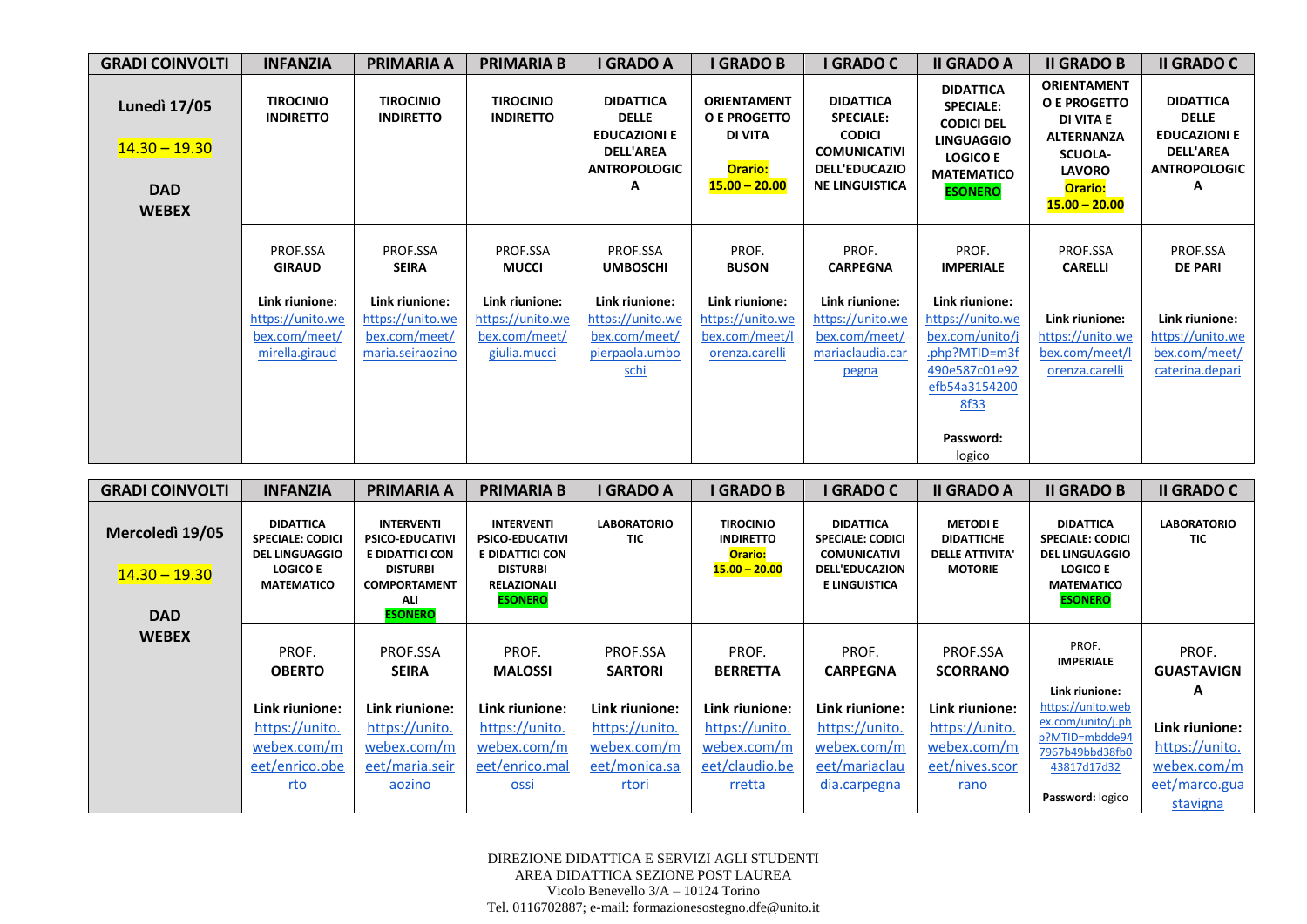| <b>GRADI COINVOLTI</b>                                         | <b>INFANZIA</b>                                                                                                                                                             | <b>PRIMARIA A</b>                                                                                    | <b>PRIMARIA B</b>                                                                                                             | I GRADO A                                                                                               | <b>I GRADO B</b>                                                                                        | I GRADO C                                                                                                   | <b>II GRADO A</b>                                                                                        | <b>II GRADO B</b>                                                                                           | <b>II GRADO C</b>                                                                                                                                                    |
|----------------------------------------------------------------|-----------------------------------------------------------------------------------------------------------------------------------------------------------------------------|------------------------------------------------------------------------------------------------------|-------------------------------------------------------------------------------------------------------------------------------|---------------------------------------------------------------------------------------------------------|---------------------------------------------------------------------------------------------------------|-------------------------------------------------------------------------------------------------------------|----------------------------------------------------------------------------------------------------------|-------------------------------------------------------------------------------------------------------------|----------------------------------------------------------------------------------------------------------------------------------------------------------------------|
| Venerdì 21/05<br>$14.30 - 19.30$<br><b>DAD</b><br><b>WEBEX</b> | <b>DIDATTICA PER</b><br>LE DISABILITA'<br><b>SENSORIALI - A</b><br>(VISTA)<br>$14.30/17.30 + B$<br>(UDITO)<br>17.30/19.30                                                   | <b>LABORATORI</b><br>O TIC                                                                           | <b>DIDATTICA</b><br><b>SPECIALE:</b><br><b>CODICI</b><br><b>COMUNICATIVI</b><br><b>DELL'EDUCAZIO</b><br><b>NE LINGUISTICA</b> | <b>LABORATORI</b><br>O TIC                                                                              | <b>TIROCINIO</b><br><b>INDIRETTO</b><br>4 ORE: 15.00<br>$-19.00$                                        | <b>LABORATORI</b><br>O TIC                                                                                  | <b>TIROCINIO</b><br><b>INDIRETTO</b>                                                                     | <b>TIROCINIO</b><br><b>INDIRETTO</b>                                                                        | <b>DIDATTICA</b><br><b>SPECIALE:</b><br><b>CODICI DEL</b><br><b>LINGUAGGIO</b><br><b>LOGICO E</b><br><b>MATEMATICO</b>                                               |
|                                                                | PROF.SSE<br>GRANDE/<br><b>PORTIGLIATTI</b><br>Link riunione:<br>https://unito.we<br>bex.com/unito/j<br>.php?MTID=mb<br>e7d15497feab0<br>003c4535498ca<br>a01e1<br>Password: | PROF.SSA<br><b>BARILE</b><br>Link riunione:<br>https://unito<br>.webex.com/<br>meet/laura.b<br>arile | PROF.SSA<br><b>LEMBO</b><br>Link riunione:<br>https://unito.<br>webex.com/m<br>eet/sonia.lem<br>$\underline{\mathsf{bo}}$     | PROF.SSA<br><b>SARTORI</b><br>Link riunione:<br>https://unito.<br>webex.com/m<br>eet/monica.sa<br>rtori | PROF.<br><b>BERRETTA</b><br>Link riunione:<br>https://unito.<br>webex.com/m<br>eet/claudio.be<br>rretta | PROF.SSA<br><b>STAIANO</b><br>Link<br>riunione:<br>https://unito<br>.webex.com/<br>meet/barbar<br>a.stajano | PROF.SSA<br><b>DE PARI</b><br>Link riunione:<br>https://unito<br>.webex.com/<br>meet/caterin<br>a.depari | PROF.SSA<br><b>LIUBICICH</b><br>Link riunione:<br>https://unito.<br>webex.com/m<br>eet/monica.liu<br>bicich | PROF.<br><b>IMPERIALE</b><br>Link riunione:<br>https://unito.we<br>bex.com/unito/j<br>.php?MTID=m6<br>4e7669a1a6d1e<br>09f77519b6962<br>07831<br>Password:<br>logico |
|                                                                | sensoriali                                                                                                                                                                  |                                                                                                      |                                                                                                                               |                                                                                                         |                                                                                                         |                                                                                                             |                                                                                                          |                                                                                                             |                                                                                                                                                                      |

| <b>GRADI COINVOLTI</b>                               | <b>INFANZIA</b>   | <b>PRIMARIA A</b>                                                                                                                               | <b>PRIMARIA B</b>          | <b>I GRADO A</b>                                                       | <b>I GRADO B</b>          | I GRADO C                                                                                            | <b>II GRADO A</b>                                                                                                         | <b>II GRADO B</b> | <b>II GRADO C</b>                                                                                                                           |
|------------------------------------------------------|-------------------|-------------------------------------------------------------------------------------------------------------------------------------------------|----------------------------|------------------------------------------------------------------------|---------------------------|------------------------------------------------------------------------------------------------------|---------------------------------------------------------------------------------------------------------------------------|-------------------|---------------------------------------------------------------------------------------------------------------------------------------------|
| <b>Sabato 22/05</b><br>$08.30 - 13.30$<br><b>DAD</b> | <b>NO LEZIONE</b> | <b>DIDATTICA</b><br><b>SPECIALE:</b><br><b>CODICI</b><br><b>COMUNICATIVI</b><br><b>DELL'EDUCAZIO</b><br><b>NE LINGUISTICA</b><br><b>ESONERO</b> | <b>LABORATORI</b><br>O TIC | <b>ORIENTAMENT</b><br><b>O E PROGETTO</b><br>DI VITA<br><b>ESONERO</b> | <b>LABORATORIO</b><br>TIC | <b>LINGUAGGI E</b><br><b>TECNICHE</b><br><b>COMUNICATIVE</b><br><b>NON VERBALI</b><br><b>ESONERO</b> | <b>ORIENTAMENT</b><br>O E PROGETTO<br>DI VITA E<br><b>ALTERNANZA</b><br><b>SCUOLA-</b><br><b>LAVORO</b><br><b>ESONERO</b> | <b>NO LEZIONE</b> | <b>INTERVENTI</b><br><b>PSICO-</b><br><b>EDUCATIVI E</b><br><b>DIDATTICI</b><br><b>CON DISTURBI</b><br><b>RELAZIONALI</b><br><b>ESONERO</b> |
| <b>WEBEX</b>                                         |                   |                                                                                                                                                 |                            |                                                                        |                           |                                                                                                      |                                                                                                                           |                   |                                                                                                                                             |
|                                                      |                   | PROF.SSA<br><b>LEMBO</b>                                                                                                                        | PROF.SSA<br><b>SARTORI</b> | <b>PROF. BUSON</b>                                                     | PROF.SSA<br><b>VAYOLA</b> | PROF.<br><b>UGHETTO</b>                                                                              | PROF.SSA<br><b>CARELLI</b>                                                                                                |                   | PROF.SSA<br><b>SECCHI</b>                                                                                                                   |
|                                                      |                   |                                                                                                                                                 |                            | Link riunione:                                                         |                           |                                                                                                      |                                                                                                                           |                   | Link riunione:                                                                                                                              |
|                                                      |                   | Link riunione:                                                                                                                                  | Link riunione:             | https://unito.                                                         | Link riunione:            | Link riunione:                                                                                       | Link riunione:                                                                                                            |                   | https://unito.                                                                                                                              |
|                                                      |                   | https://unito.                                                                                                                                  | https://unito.             | webex.com/m                                                            | https://unito.            | https://unito.                                                                                       | https://unito.                                                                                                            |                   | webex.com/m                                                                                                                                 |
|                                                      |                   | webex.com/m                                                                                                                                     | <u>webex.com/m</u>         | eet/lorenza.ca                                                         | webex.com/m               | webex.com/m                                                                                          | webex.com/m                                                                                                               |                   | eet/luana.secc                                                                                                                              |
|                                                      |                   | eet/sonia.lem                                                                                                                                   | eet/monica.sa              | <u>relli</u>                                                           | eet/patrizia.va           | eet/remo.ugh                                                                                         | eet/lorenza.ca                                                                                                            |                   | <u>hi</u>                                                                                                                                   |
|                                                      |                   | $\underline{bo}$                                                                                                                                | rtori                      |                                                                        | <u>yola</u>               | etto                                                                                                 | relli                                                                                                                     |                   |                                                                                                                                             |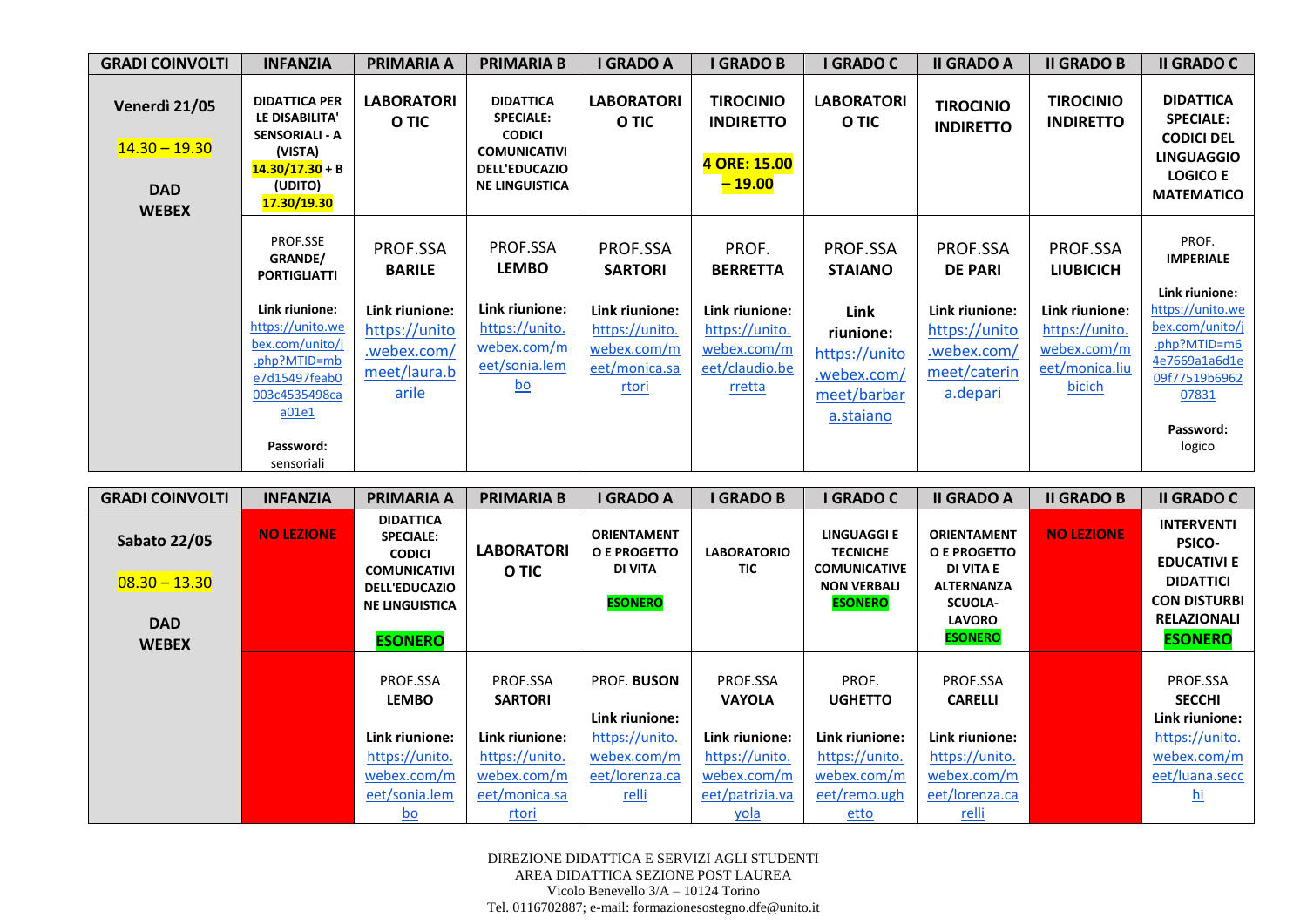| <b>GRADI COINVOLTI</b>                                               | <b>INFANZIA</b>                                                         | <b>PRIMARIA A</b> | <b>PRIMARIA B</b>                                                         | I GRADO A                                                                 | <b>I GRADO B</b>                                                            | I GRADO C                                                                                                                 | <b>II GRADO A</b> | <b>II GRADO B</b>                                                                                                         | <b>II GRADO C</b> |
|----------------------------------------------------------------------|-------------------------------------------------------------------------|-------------------|---------------------------------------------------------------------------|---------------------------------------------------------------------------|-----------------------------------------------------------------------------|---------------------------------------------------------------------------------------------------------------------------|-------------------|---------------------------------------------------------------------------------------------------------------------------|-------------------|
| <b>Sabato 22/05</b><br>$14.30 - 19.30$<br><b>DAD</b><br><b>WEBEX</b> | <b>LABORATORI</b><br>O TIC                                              | <b>NO LEZIONE</b> | <b>DIDATTICA</b><br><b>DELLE</b><br><b>EDUCAZIONI</b>                     | <b>LABORATORI</b><br>O TIC                                                | <b>TIROCINIO</b><br><b>INDIRETTO</b><br>4 ORE: 14.30<br>$-18.30$            | <b>INTERVENTI</b><br><b>PSICO-</b><br><b>EDUCATIVI E</b><br><b>DIDATTICI</b><br><b>CON DISTURBI</b><br><b>RELAZIONALI</b> | <b>NO LEZIONE</b> | <b>INTERVENTI</b><br><b>PSICO-</b><br><b>EDUCATIVI E</b><br><b>DIDATTICI</b><br><b>CON DISTURBI</b><br><b>RELAZIONALI</b> | <b>NO LEZIONE</b> |
|                                                                      | PROF.SSA<br><b>BARILE</b>                                               |                   | PROF.SSA<br><b>GAGLIANO</b>                                               | PROF.SSA<br><b>SARTORI</b>                                                | PROF.<br><b>BERRETTA</b>                                                    | PROF.<br><b>POZZATO</b>                                                                                                   |                   | PROF.SSA<br><b>SECCHI</b>                                                                                                 |                   |
|                                                                      | Link riunione:<br>https://unito.<br>webex.com/m<br>eet/laura.baril<br>e |                   | Link riunione:<br>https://unito.<br>webex.com/m<br>eet/maria.gagl<br>iano | Link riunione:<br>https://unito.<br>webex.com/m<br>eet/monica.sa<br>rtori | Link riunione:<br>https://unito.<br>webex.com/m<br>eet/claudio.be<br>rretta | Link riunione:<br>https://unito.<br>webex.com/m<br>eet/alessandr<br>o.pozzato                                             |                   | Link riunione:<br>https://unito.<br>webex.com/m<br>eet/luana.secc<br><u>hi</u>                                            |                   |

| <b>GRADI COINVOLTI</b>                                               | <b>INFANZIA</b>                                                           | PRIMARIA A                                                                  | <b>PRIMARIA B</b>                                                                              | I GRADO A                                                                                                      | <b>I GRADO B</b>                                                                                           | <b>GRADO C</b>                                                                                                                | <b>II GRADO A</b>                                                          | <b>II GRADO B</b>                                                                                                                                   | <b>II GRADO C</b>                                                                                                                |
|----------------------------------------------------------------------|---------------------------------------------------------------------------|-----------------------------------------------------------------------------|------------------------------------------------------------------------------------------------|----------------------------------------------------------------------------------------------------------------|------------------------------------------------------------------------------------------------------------|-------------------------------------------------------------------------------------------------------------------------------|----------------------------------------------------------------------------|-----------------------------------------------------------------------------------------------------------------------------------------------------|----------------------------------------------------------------------------------------------------------------------------------|
| <b>Lunedì 24/05</b><br>$14.30 - 19.30$<br><b>DAD</b><br><b>WEBEX</b> | <b>TIROCINIO</b><br><b>INDIRETTO</b>                                      | <b>TIROCINIO</b><br><b>INDIRETTO</b>                                        | <b>TIROCINIO</b><br><b>INDIRETTO</b>                                                           | <b>DIDATTICA</b><br><b>DELLE</b><br><b>EDUCAZIONI</b><br><b>E DELL'AREA</b><br><b>ANTROPOLO</b><br><b>GICA</b> | <b>ORIENTAME</b><br><b>NTO E</b><br><b>PROGETTO</b><br><b>DI VITA</b><br><b>Orario:</b><br>$15.00 - 20.00$ | <b>DIDATTICA</b><br><b>SPECIALE:</b><br><b>CODICI</b><br><b>COMUNICATIVI</b><br><b>DELL'EDUCAZIO</b><br><b>NE LINGUISTICA</b> | <b>TIROCINIO</b><br><b>INDIRETTO</b>                                       | <b>ORIENTAMENT</b><br><b>O E PROGETTO</b><br>DI VITA E<br><b>ALTERNANZA</b><br><b>SCUOLA-</b><br><b>LAVORO</b><br><b>Orario:</b><br>$15.00 - 20.00$ | <b>DIDATTICA</b><br><b>SPECIALE:</b><br><b>CODICI DEL</b><br><b>LINGUAGGIO</b><br><b>LOGICO E</b><br><b>MATEMATICO</b>           |
|                                                                      | PROF.SSA<br><b>GIRAUD</b>                                                 | PROF.SSA<br><b>SEIRA</b>                                                    | PROF.SSA<br><b>MUCCI</b>                                                                       | PROF.SSA<br><b>UMBOSCHI</b>                                                                                    | PROF.<br><b>BUSON</b>                                                                                      | PROF.<br><b>CARPEGNA</b>                                                                                                      | PROF.SSA<br><b>DE PARI</b>                                                 | PROF.SSA<br><b>CARELLI</b>                                                                                                                          | PROF.<br><b>IMPERIALE</b>                                                                                                        |
|                                                                      | Link riunione:<br>https://unito.<br>webex.com/m<br>eet/mirella.gir<br>aud | Link riunione:<br>https://unito.<br>webex.com/m<br>eet/maria.seir<br>aozino | Link riunione:<br>https://unito.<br>webex.com/m<br>eet/giulia.muc<br>$\underline{\mathsf{ci}}$ | Link riunione:<br>https://unito.<br>webex.com/m<br>eet/pierpaola.<br>umboschi                                  | Link riunione:<br>https://unito.<br>webex.com/m<br>eet/lorenza.ca<br>relli                                 | Link riunione:<br>https://unito.<br>webex.com/m<br>eet/mariaclau<br>dia.carpegna                                              | Link riunione:<br>https://unito.<br>webex.com/m<br>eet/caterina.d<br>epari | Link riunione:<br>https://unito.<br>webex.com/m<br>eet/lorenza.ca<br><u>relli</u>                                                                   | Link riunione:<br>https://unito.web<br>ex.com/unito/j.ph<br>p?MTID=ma7e204<br>a2877c372b6dd1e<br>f4ce3902ebb<br>Password: logico |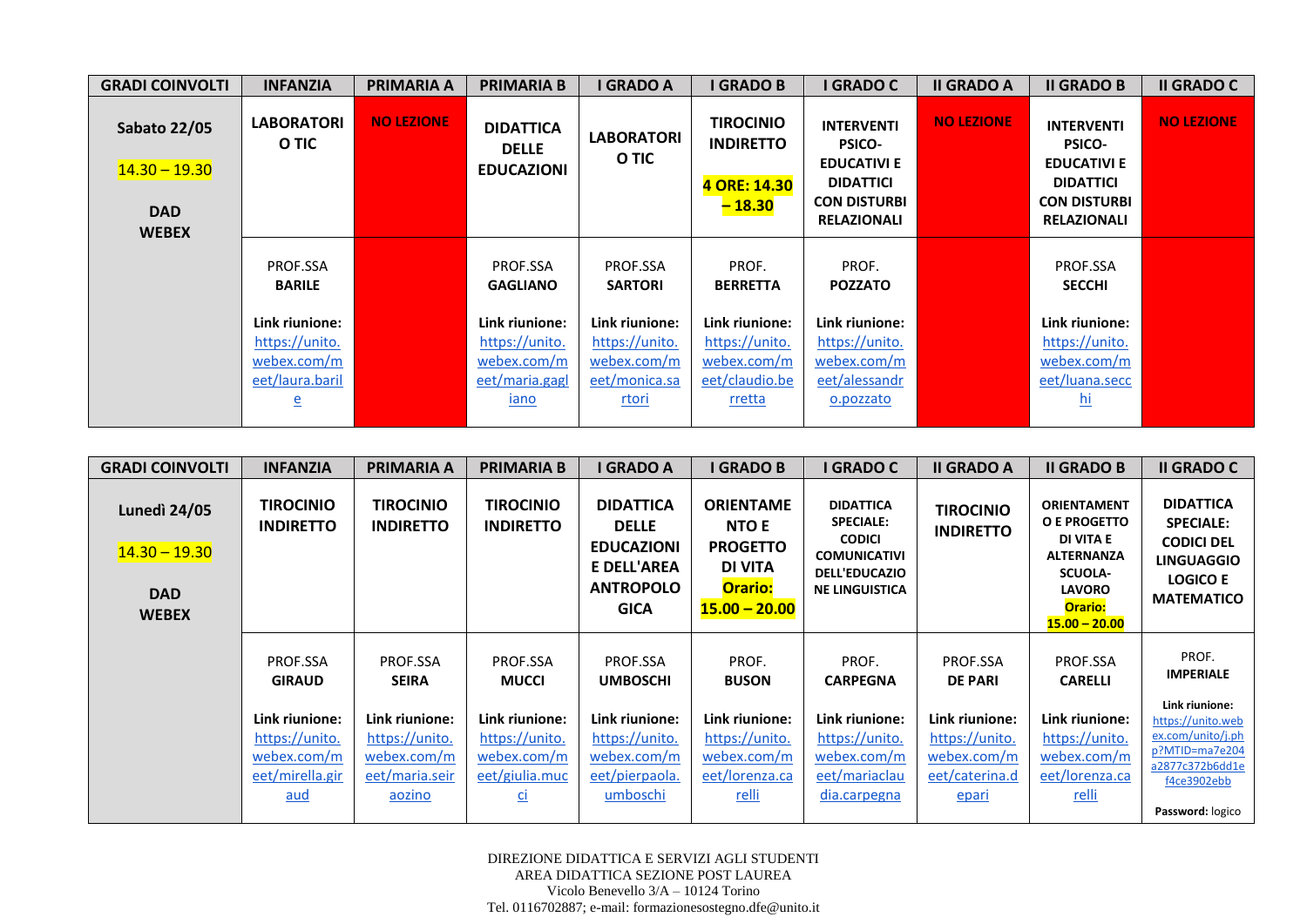| <b>GRADI COINVOLTI</b>                                           | <b>INFANZIA</b>                                                                                                                          | <b>PRIMARIA A</b>                                                                                                  | <b>PRIMARIA B</b>                                                                                                             | <b>I GRADO A</b>                                                                                                                  | <b>I GRADO B</b>                                                                                        | <b>I GRADO C</b>                                                                                                                                | <b>II GRADO A</b>                                                                          | <b>II GRADO B</b>                                                                             | <b>II GRADO C</b>                                                                                                                   |
|------------------------------------------------------------------|------------------------------------------------------------------------------------------------------------------------------------------|--------------------------------------------------------------------------------------------------------------------|-------------------------------------------------------------------------------------------------------------------------------|-----------------------------------------------------------------------------------------------------------------------------------|---------------------------------------------------------------------------------------------------------|-------------------------------------------------------------------------------------------------------------------------------------------------|--------------------------------------------------------------------------------------------|-----------------------------------------------------------------------------------------------|-------------------------------------------------------------------------------------------------------------------------------------|
| Mercoledì 26/05<br>$14.30 - 19.30$<br><b>DAD</b><br><b>WEBEX</b> | <b>DIDATTICA</b><br><b>SPECIALE:</b><br><b>CODICI DEL</b><br><b>LINGUAGGIO</b><br><b>LOGICO E</b><br><b>MATEMATICO</b><br><b>ESONERO</b> | <b>INTERVENTI</b><br>PSICO-<br><b>EDUCATIVI E</b><br><b>DIDATTICI CON</b><br><b>DISTURBI</b><br><b>RELAZIONALI</b> | <b>LINGUAGGI E</b><br><b>TECNICHE</b><br><b>COMUNICATIVE</b><br><b>NON VERBALI</b>                                            | <b>INTERVENTI</b><br>PSICO-<br><b>EDUCATIVI E</b><br><b>DIDATTICI CON</b><br><b>DISTURBI</b><br><b>COMPORTAME</b><br><b>NTALI</b> | <b>DIDATTICA</b><br><b>DELLE</b><br><b>EDUCAZIONI E</b><br><b>DELL'AREA</b><br><b>ANTROPOLOGIC</b><br>Α | <b>DIDATTICA</b><br><b>SPECIALE:</b><br><b>CODICI</b><br><b>COMUNICATIVI</b><br><b>DELL'EDUCAZIO</b><br><b>NE LINGUISTICA</b><br><b>ESONERO</b> | <b>METODIE</b><br><b>DIDATTICHE</b><br><b>DELLE ATTIVITA'</b><br><b>MOTORIE</b>            | <b>LABORATORIO</b><br>TIC                                                                     | <b>DIDATTICA</b><br><b>SPECIALE:</b><br><b>CODICI DEL</b><br><b>LINGUAGGIO</b><br><b>LOGICO E</b><br><b>MATEMATICO</b>              |
|                                                                  | PROF.<br><b>OBERTO</b>                                                                                                                   | PROF.<br><b>MALOSSI</b>                                                                                            | PROF.SSA<br><b>ACCARDO</b>                                                                                                    | PROF.SSA<br><b>SAVOINI</b>                                                                                                        | PROF.SSA<br><b>UMBOSCHI</b>                                                                             | PROF.<br><b>CARPEGNA</b>                                                                                                                        | PROF.SSA<br><b>SCORRANO</b>                                                                | PROF.<br><b>GUASTAVIGNA</b>                                                                   | PROF.<br><b>IMPERIALE</b>                                                                                                           |
|                                                                  | Link riunione:<br>https://unito.we<br>bex.com/meet/<br>enrico.oberto                                                                     | Link riunione:<br>https://unito.we<br>bex.com/meet/<br>enrico.malossi                                              | Link riunione:<br>https://unito.we<br>bex.com/meet/I<br>uisa.accardo                                                          | Link riunione:<br>https://unito.we<br>bex.com/meet/<br>patrizia.savoini                                                           | Link riunione:<br>https://unito.we<br>bex.com/meet/<br>pierpaola.umbo<br>schi                           | Link riunione:<br>https://unito.we<br>bex.com/meet/<br>mariaclaudia.car<br>pegna                                                                | Link riunione:<br>https://unito.we<br>bex.com/meet/<br>nives.scorrano                      | Link riunione:<br>https://unito.we<br>bex.com/meet/<br>marco.guastavig<br>na                  | Link riunione:<br>https://unito.web<br>ex.com/unito/j.ph<br>p?MTID=mb1003c<br>eaff1df526462dad<br>52fb5478fe<br>Password:<br>logico |
| <b>GRADI COINVOLTI</b>                                           | <b>INFANZIA</b>                                                                                                                          | <b>PRIMARIA A</b>                                                                                                  | <b>PRIMARIA B</b>                                                                                                             | <b>I GRADO A</b>                                                                                                                  | <b>I GRADO B</b>                                                                                        | I GRADO C                                                                                                                                       | <b>II GRADO A</b>                                                                          | <b>II GRADO B</b>                                                                             | <b>II GRADO C</b>                                                                                                                   |
| Venerdì 28/05<br>$14.30 - 19.30$<br><b>DAD</b><br><b>WEBEX</b>   | <b>DIDATTICA</b><br><b>SPECIALE:</b><br><b>CODICI</b><br><b>COMUNICATIVI</b><br><b>DELL'EDUCAZIO</b><br><b>NE LINGUISTICA</b>            | <b>NO LEZIONE</b>                                                                                                  | <b>DIDATTICA</b><br><b>SPECIALE:</b><br><b>CODICI</b><br><b>COMUNICATIVI</b><br><b>DELL'EDUCAZIO</b><br><b>NE LINGUISTICA</b> | <b>DIDATTICA</b><br>delle<br><b>EDUCAZIONI E</b><br><b>DELL'AREA</b><br><b>ANTROPOLOGIC</b><br>А                                  | <b>LINGUAGGI E</b><br><b>TECNICHE</b><br><b>COMUNICATIVE</b><br><b>NON VERBALI</b>                      | <b>DIDATTICA</b><br><b>SPECIALE:</b><br><b>CODICI DEL</b><br><b>LINGUAGGIO</b><br><b>LOGICO E</b><br><b>MATEMATICO</b>                          | <b>LABORATORI</b><br>O TIC                                                                 | <b>LINGUAGGI E</b><br><b>TECNICHE</b><br><b>COMUNICAT</b><br><b>IVE NON</b><br><b>VERBALI</b> | <b>DIDATTICA</b><br><b>DELLE</b><br><b>EDUCAZIONI E</b><br><b>DELL'AREA</b><br><b>ANTROPOLOGIC</b><br>Α<br><b>ESONERO</b>           |
|                                                                  | PROF.SSA<br><b>PICCO</b>                                                                                                                 |                                                                                                                    | PROF.SSA<br><b>LEMBO</b>                                                                                                      | PROF.SSA<br><b>UMBOSCHI</b>                                                                                                       | PROF.<br><b>UGHETTO</b>                                                                                 | PROF.<br><b>IMPERIALE</b>                                                                                                                       | PROF.<br><b>GUASTAVIGNA</b>                                                                | PROF.SSA<br><b>ACCARDO</b>                                                                    | PROF.SSA<br><b>DE PARI</b>                                                                                                          |
|                                                                  | Link riunione:<br>https://unito.we<br>bex.com/meet/s<br>onia.picco                                                                       |                                                                                                                    | Link riunione:<br>https://unito.we<br>bex.com/meet/s<br>onia.lembo                                                            | Link riunione:<br>https://unito.we<br>bex.com/meet/<br>pierpaola.umbo<br>schi                                                     | Link riunione:<br>https://unito.we<br>bex.com/meet/r<br>emo.ughetto                                     | Link riunione:<br>https://unito.we<br>bex.com/unito/j<br>.php?MTID=ma<br>81ef0be03e5da<br>04e5f416a0ce7e<br>14d8<br>Password:<br>logico         | Link riunione:<br>https://unito.we<br>bex.com/meet/<br>marco.guastavig<br>$n\underline{a}$ | Link riunione:<br>https://unito.we<br>bex.com/meet/l<br>uisa.accardo                          | Link riunione:<br>https://unito.we<br>bex.com/meet/<br>caterina.depari                                                              |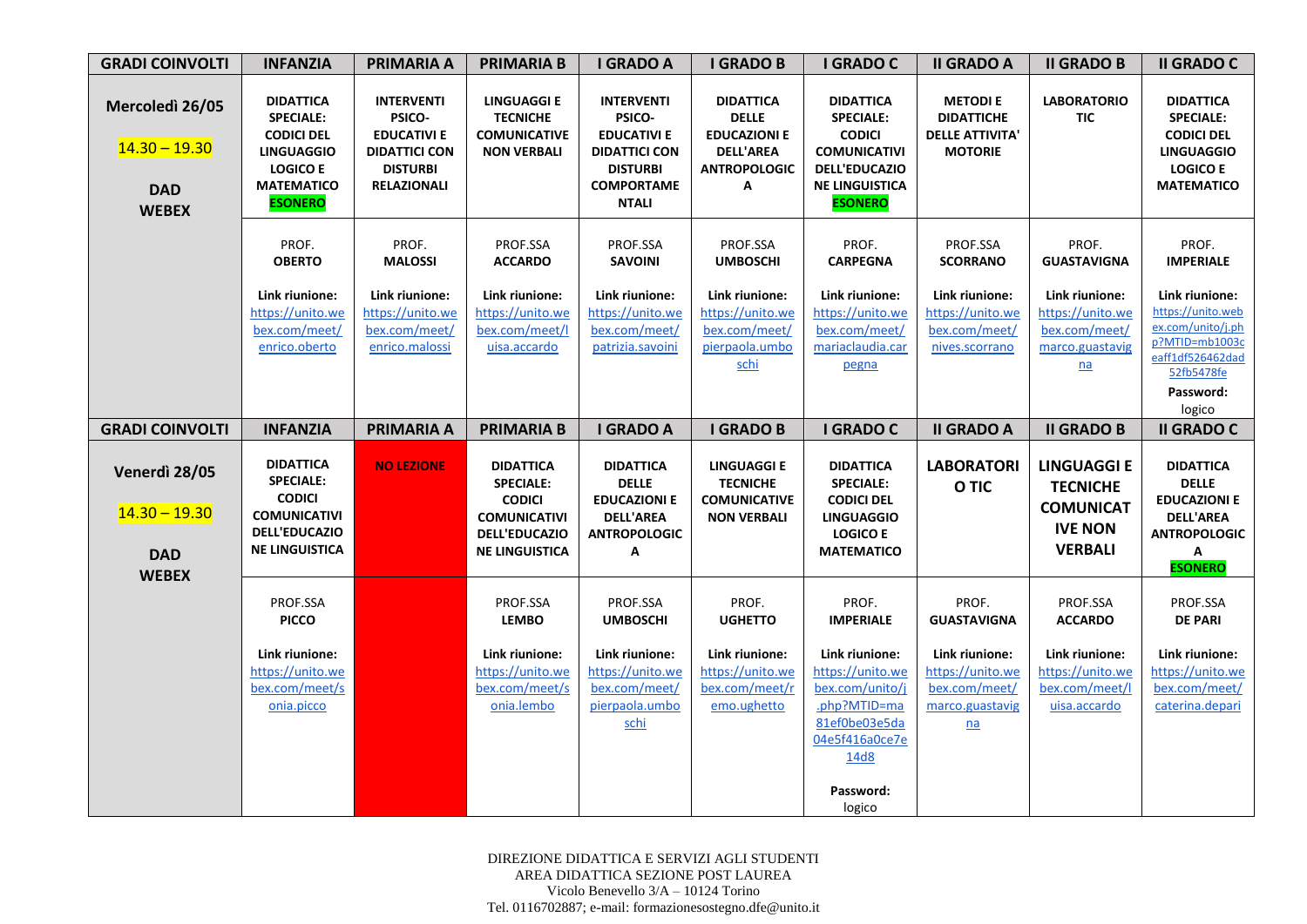| <b>GRADI COINVOLTI</b>                                               | <b>INFANZIA</b>                                                                                        | <b>PRIMARIA A</b>                                                                                       | <b>PRIMARIA B</b>                                                                                               | <b>I GRADO A</b>                                                                                                                         | I GRADO B                                                                                                  | I GRADO C                                                                                                       | <b>II GRADO A</b>                                                                                                         | <b>II GRADO B</b>                                                                                        | <b>II GRADO C</b>                                                                                           |
|----------------------------------------------------------------------|--------------------------------------------------------------------------------------------------------|---------------------------------------------------------------------------------------------------------|-----------------------------------------------------------------------------------------------------------------|------------------------------------------------------------------------------------------------------------------------------------------|------------------------------------------------------------------------------------------------------------|-----------------------------------------------------------------------------------------------------------------|---------------------------------------------------------------------------------------------------------------------------|----------------------------------------------------------------------------------------------------------|-------------------------------------------------------------------------------------------------------------|
| <b>Sabato 29/05</b><br>$08.30 - 13.30$<br><b>DAD</b><br><b>WEBEX</b> | <b>TIROCINIO</b><br><b>INDIRETTO</b>                                                                   | <b>TIROCINIO</b><br><b>INDIRETTO</b>                                                                    | <b>DIDATTICA</b><br><b>DELLE</b><br><b>EDUCAZIONI</b>                                                           | <b>INTERVENTI</b><br><b>PSICO-</b><br><b>EDUCATIVI E</b><br><b>DIDATTICI CON</b><br><b>DISTURBI</b><br><b>COMPORTAME</b><br><b>NTALI</b> | <b>ORIENTAME</b><br><b>NTO E</b><br><b>PROGETTO</b><br>DI VITA                                             | <b>LABORATORI</b><br>O TIC                                                                                      | <b>INTERVENTI</b><br><b>PSICO-</b><br><b>EDUCATIVI E</b><br><b>DIDATTICI CON</b><br><b>DISTURBI</b><br><b>RELAZIONALI</b> | <b>ORIENTAMENT</b><br>O E PROGETTO<br>DI VITA E<br><b>ALTERNANZA</b><br><b>SCUOLA-</b><br><b>LAVORO</b>  | <b>LABORATORI</b><br>O TIC                                                                                  |
|                                                                      | PROF.SSA<br><b>GIRAUD</b><br>Link riunione:<br>https://unito.<br>webex.com/m<br>eet/mirella.gir<br>aud | PROF.SSA<br><b>SEIRA</b><br>Link riunione:<br>https://unito.<br>webex.com/m<br>eet/maria.seir<br>aozino | PROF.SSA<br><b>GAGLIANO</b><br>Link riunione:<br>https://unito.<br>webex.com/m<br>eet/maria.gagl<br><u>iano</u> | PROF.SSA<br><b>SAVOINI</b><br>Link riunione:<br>https://unito.<br>webex.com/m<br>eet/patrizia.sa<br>voini                                | PROF.<br><b>BUSON</b><br>Link riunione:<br>https://unito.<br>webex.com/m<br>eet/lorenza.ca<br><u>relli</u> | PROF.SSA<br><b>STAIANO</b><br>Link riunione:<br>https://unito.<br>webex.com/m<br>eet/barbara.st<br><u>aiano</u> | PROF.SSA<br><b>DAMIANI</b><br>Link riunione:<br>https://unito.<br>webex.com/m<br>eet/paola.dam<br>iani                    | PROF.SSA<br><b>CARELLI</b><br>Link riunione:<br>https://unito.<br>webex.com/m<br>eet/lorenza.ca<br>relli | PROF.<br><b>GUASTAVIGNA</b><br>Link riunione:<br>https://unito.<br>webex.com/m<br>eet/marco.gua<br>stavigna |

| <b>GRADI COINVOLTI</b>                               | <b>INFANZIA</b>                                                                               | <b>PRIMARIA A</b>                                                                                                      | <b>PRIMARIA B</b>                                                                | <b>I GRADO A</b>                                                        | <b>I GRADO B</b>                                                                  | <b>I GRADO C</b>                                                                                                                            | <b>II GRADO A</b>                    | <b>II GRADO B</b>                                                           | <b>II GRADO C</b>                    |
|------------------------------------------------------|-----------------------------------------------------------------------------------------------|------------------------------------------------------------------------------------------------------------------------|----------------------------------------------------------------------------------|-------------------------------------------------------------------------|-----------------------------------------------------------------------------------|---------------------------------------------------------------------------------------------------------------------------------------------|--------------------------------------|-----------------------------------------------------------------------------|--------------------------------------|
| <b>Sabato 29/05</b><br>$14.30 - 19.30$<br><b>DAD</b> | <b>LABORATORIO</b><br>TIC.                                                                    | <b>DIDATTICA</b><br><b>SPECIALE:</b><br><b>CODICI DEL</b><br><b>LINGUAGGIO</b><br><b>LOGICO E</b><br><b>MATEMATICO</b> | <b>LABORATORIO</b><br>TIC                                                        | <b>TIROCINIO</b><br><b>INDIRETTO</b>                                    | <b>LABORATORIO</b><br><b>TIC</b>                                                  | <b>INTERVENTI</b><br><b>PSICO-</b><br><b>EDUCATIVI E</b><br><b>DIDATTICI CON</b><br><b>DISTURBI</b><br><b>RELAZIONALI</b><br><b>ESONERO</b> | <b>LEZIONE DA</b><br><b>DEFINIRE</b> | <b>TIROCINIO</b><br><b>INDIRETTO</b><br>4 ORE: 14.30 -<br><b>18.30</b>      | <b>LEZIONE DA</b><br><b>DEFINIRE</b> |
| <b>WEBEX</b>                                         | PROF.SSA<br><b>BARILE</b>                                                                     | PROF.SSA<br><b>LEO</b>                                                                                                 | PROF.SSA<br><b>SARTORI</b>                                                       | PROF.<br><b>UGHETTO</b>                                                 | PROF.SSA<br><b>VAYOLA</b>                                                         | PROF.<br><b>POZZATO</b>                                                                                                                     |                                      | PROF.SSA<br><b>LIUBICICH</b>                                                |                                      |
|                                                      | Link riunione:<br>https://unito.<br>webex.com/m<br>eet/laura.baril<br>$\overline{\mathsf{e}}$ | Link riunione:<br>https://unito.we<br>bex.com/meet/<br>valentina.leo                                                   | Link riunione:<br>https://unito.<br>webex.com/m<br>eet/monica.sa<br><u>rtori</u> | Link riunione:<br>https://unito.<br>webex.com/m<br>eet/remo.ugh<br>etto | Link riunione:<br>https://unito.<br>webex.com/m<br>eet/patrizia.va<br><u>yola</u> | Link riunione:<br>https://unito.<br>webex.com/m<br>eet/alessandr<br>o.pozzato                                                               |                                      | Link riunione:<br>https://unito.<br>webex.com/m<br>eet/monica.liu<br>bicich |                                      |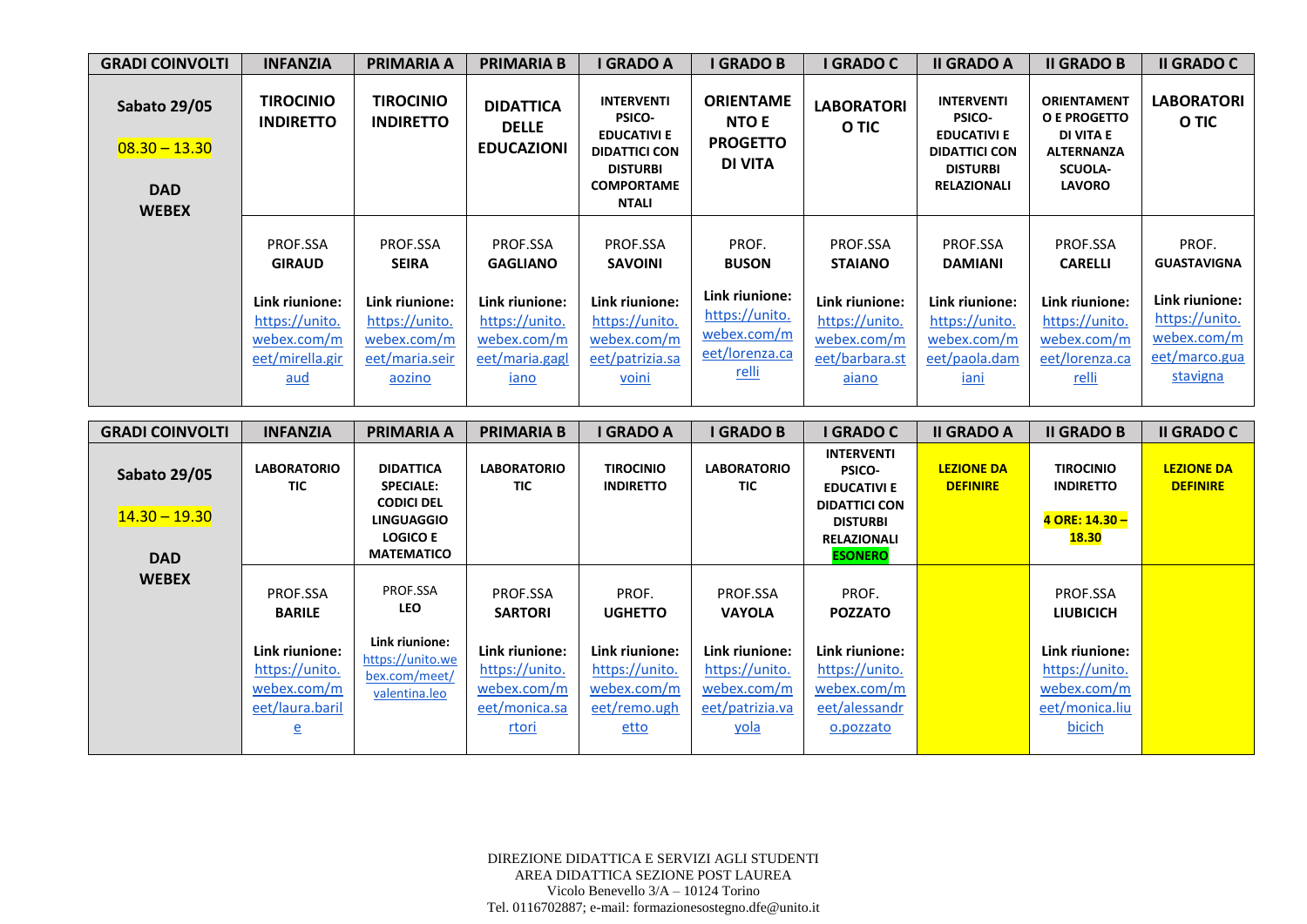| <b>GRADI COINVOLTI</b>                               | <b>INFANZIA</b>                                                                                                                                                | <b>PRIMARIA A</b>                                                                                    | <b>PRIMARIA B</b>                                                                                                                               | <b>I GRADO A</b>                                                                                                                            | <b>I GRADO B</b>                                                                                                                                 | I GRADO C                                                                                                | <b>II GRADO A</b>                                                                                           | <b>II GRADO B</b>                                                                                        | <b>II GRADO C</b>                                                                                                                             |
|------------------------------------------------------|----------------------------------------------------------------------------------------------------------------------------------------------------------------|------------------------------------------------------------------------------------------------------|-------------------------------------------------------------------------------------------------------------------------------------------------|---------------------------------------------------------------------------------------------------------------------------------------------|--------------------------------------------------------------------------------------------------------------------------------------------------|----------------------------------------------------------------------------------------------------------|-------------------------------------------------------------------------------------------------------------|----------------------------------------------------------------------------------------------------------|-----------------------------------------------------------------------------------------------------------------------------------------------|
| <b>Lunedì 31/05</b><br>$14.30 - 19.30$<br><b>DAD</b> | <b>DIDATTICA</b><br><b>DELL'AREA</b><br><b>ANTROPOLOG</b><br><b>ICA</b><br><b>ESONERO</b>                                                                      | <b>LABORATORI</b><br>O TIC                                                                           | <b>LABORATORI</b><br>O TIC                                                                                                                      | <b>DIDATTICA</b><br>PER LE<br><b>DISABILITA'</b><br><b>SENSORIALI -</b><br><b>B</b> (UDITO)                                                 | <b>LABORATORI</b><br>O TIC                                                                                                                       | <b>LABORATORI</b><br>O TIC                                                                               | <b>LABORATORI</b><br>O TIC                                                                                  | <b>TIROCINIO</b><br><b>INDIRETTO</b>                                                                     | <b>TIROCINIO</b><br><b>INDIRETTO</b><br>Orario:<br>$15.00 - 20.00$                                                                            |
| <b>WEBEX</b>                                         | PROF.SSA<br><b>UMBOSCHI</b>                                                                                                                                    | PROF.SSA<br><b>BARILE</b>                                                                            | PROF.SSA<br><b>SARTORI</b>                                                                                                                      | PROF.SSA<br><b>CANZONERI</b>                                                                                                                | PROF.SSA<br><b>VAYOLA</b>                                                                                                                        | PROF.SSA<br><b>STAIANO</b>                                                                               | PROF.<br><b>GUASTAVIGNA</b>                                                                                 | PROF.SSA<br><b>LIUBICICH</b>                                                                             | PROF.SSA<br><b>CARELLI</b>                                                                                                                    |
|                                                      | Link riunione:<br>https://unito.<br>webex.com/m<br>eet/pierpaola.<br>umboschi                                                                                  | Link riunione:<br>https://unito<br>.webex.com/<br>meet/laura.b<br>arile                              | Link riunione:<br>https://unito.<br>webex.com/m<br>eet/monica.sa<br>rtori                                                                       | Link riunione:<br>https://unito.we<br>bex.com/unito/j<br>.php?MTID=m8<br>56ddd2400eecb<br>524457c2dfef77<br>91d1<br>Password:<br>sensoriali | Link riunione:<br>https://unito.<br>webex.com/m<br>eet/patrizia.va<br>yola                                                                       | Link<br>riunione:<br>https://unito<br>.webex.com/<br>meet/barbar<br>a.staiano                            | Link<br>riunione:<br>https://unito<br>.webex.com/<br>meet/marco.<br>guastavigna                             | Link riunione:<br>https://unito.<br>webex.com/m<br>eet/monica.liu<br>bicich                              | Link riunione:<br>https://unito.<br>webex.com/m<br>eet/lorenza.ca<br>relli                                                                    |
| <b>GRADI COINVOLTI</b>                               | <b>INFANZIA</b>                                                                                                                                                | <b>PRIMARIA A</b>                                                                                    | <b>PRIMARIA B</b>                                                                                                                               | I GRADO A                                                                                                                                   | <b>I GRADO B</b>                                                                                                                                 | I GRADO C                                                                                                | <b>II GRADO A</b>                                                                                           | <b>II GRADO B</b>                                                                                        | <b>II GRADO C</b>                                                                                                                             |
| Venerdì 4/06<br>$14.30 - 19.30$<br><b>DAD</b>        | <b>DIDATTICA PER</b><br>LE DISABILITA'<br><b>SENSORIALI - B</b><br>(UDITO)<br>$14.30/17.30 +$<br>(VISTA)<br>17.30/19.30                                        | <b>LABORATORI</b><br>O TIC                                                                           | <b>DIDATTICA</b><br><b>SPECIALE:</b><br><b>CODICI</b><br><b>COMUNICATIVI</b><br><b>DELL'EDUCAZIO</b><br><b>NE LINGUISTICA</b><br><b>ESONERO</b> | <b>LABORATORIO</b><br><b>TIC</b>                                                                                                            | <b>DIDATTICA PER</b><br>LE DISABILITA'<br><b>SENSORIALI - B</b><br>(UDITO)                                                                       | <b>TIROCINIO</b><br><b>INDIRETTO</b>                                                                     | <b>LABORATORIO</b><br><b>TIC</b>                                                                            | <b>DIDATTICA</b><br><b>DELLE</b><br><b>EDUCAZIONI E</b><br><b>DELL'AREA</b><br><b>ANTROPOLOGIC</b><br>A  | <b>DIDATTICA</b><br><b>SPECIALE:</b><br><b>CODICI DEL</b><br><b>LINGUAGGIO</b><br><b>LOGICO E</b><br><b>MATEMATICO</b><br><b>ESONERO</b>      |
| <b>WEBEX</b>                                         | PROF.SSE<br>PORTIGLIATTI/<br><b>GRANDE</b><br>Link riunione:<br>https://unito.we<br>bex.com/unito/j<br>.php?MTID=m2<br>156c18506411f<br>9205cad1bf437<br>96711 | PROF.SSA<br><b>BARILE</b><br>Link riunione:<br>https://unito<br>.webex.com/<br>meet/laura.b<br>arile | PROF.SSA<br><b>LEMBO</b><br>Link riunione:<br>https://unito.<br>webex.com/m<br>eet/sonia.lem<br>$\underline{bo}$                                | PROF.SSA<br><b>SARTORI</b><br>Link riunione:<br>https://unito.<br>webex.com/m<br>eet/monica.sa<br>rtori                                     | PROF.SSA<br><b>CANZONERI</b><br>Link riunione:<br>https://unito.we<br>bex.com/unito/j<br>.php?MTID=m8<br>56ddd2400eecb<br>524457c2dfef77<br>91d1 | PROF.SSA<br><b>GUERZONI</b><br>Link riunione:<br>https://unito.<br>webex.com/m<br>eet/laura.guer<br>zoni | PROF.<br><b>GUASTAVIGNA</b><br>Link riunione:<br>https://unito<br>.webex.com/<br>meet/marco.<br>guastavigna | PROF.SSA<br><b>DE PARI</b><br>Link riunione:<br>https://unito<br>.webex.com/<br>meet/caterin<br>a.depari | PROF.<br><b>IMPERIALE</b><br>Link riunione:<br>https://unito.we<br>bex.com/unito/j<br>.php?MTID=m8<br>bb053afec6230<br>919aba4988b80<br>b9891 |
|                                                      | Password:<br>sensoriali                                                                                                                                        |                                                                                                      |                                                                                                                                                 |                                                                                                                                             | Password:<br>sensoriali                                                                                                                          |                                                                                                          |                                                                                                             |                                                                                                          | Password:<br>logico                                                                                                                           |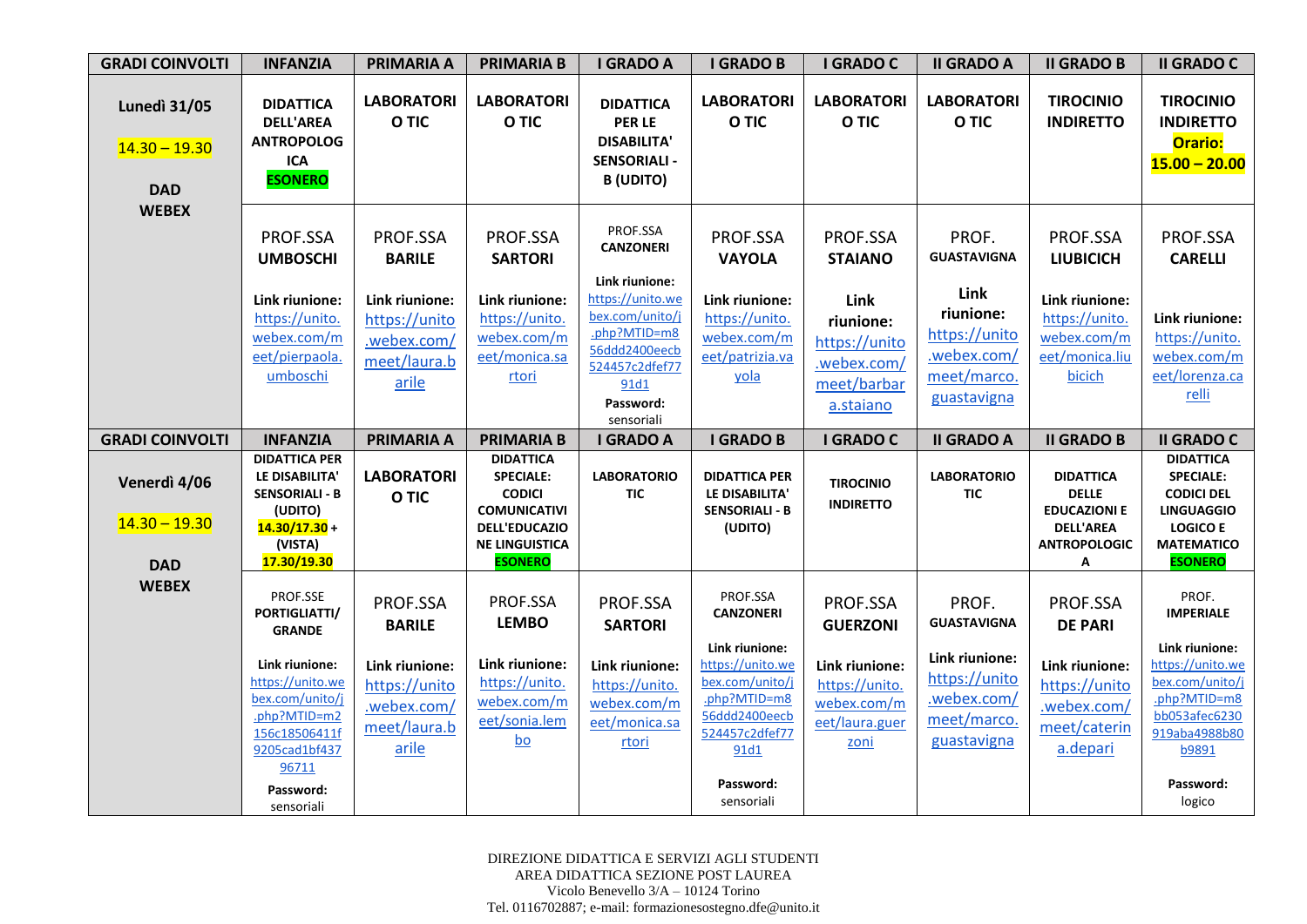| <b>GRADI COINVOLTI</b>                                               | <b>INFANZIA</b>                                                     | <b>PRIMARIA A</b>                                                                                                                        | <b>PRIMARIA B</b>                                                                             | <b>I GRADO A</b>                                                                                                                            | <b>I GRADO B</b>                                                                        | <b>I GRADO C</b>                                                                 | <b>II GRADO A</b>                                                                                           | <b>II GRADO B</b>                                                                                                                | <b>II GRADO C</b>                                                                          |
|----------------------------------------------------------------------|---------------------------------------------------------------------|------------------------------------------------------------------------------------------------------------------------------------------|-----------------------------------------------------------------------------------------------|---------------------------------------------------------------------------------------------------------------------------------------------|-----------------------------------------------------------------------------------------|----------------------------------------------------------------------------------|-------------------------------------------------------------------------------------------------------------|----------------------------------------------------------------------------------------------------------------------------------|--------------------------------------------------------------------------------------------|
| <b>Sabato 05/06</b><br>$08.30 - 13.30$<br><b>DAD</b><br><b>WEBEX</b> | <b>LABORATORI</b><br>O TIC                                          | <b>DIDATTICA</b><br><b>SPECIALE:</b><br><b>CODICI DEL</b><br><b>LINGUAGGIO</b><br><b>LOGICO E</b><br><b>MATEMATICO</b><br><b>ESONERO</b> | <b>LINGUAGGI E</b><br><b>TECNICHE</b><br><b>COMUNICAT</b><br><b>IVE NON</b><br><b>VERBALI</b> | <b>DIDATTICA</b><br><b>DELLE</b><br><b>EDUCAZIONI E</b><br><b>DELL'AREA</b><br><b>ANTROPOLOGIC</b><br>Α<br><b>ESONERO</b>                   | <b>ORIENTAME</b><br><b>NTO E</b><br><b>PROGETTO</b><br><b>DI VITA</b><br><b>ESONERO</b> | <b>LABORATORI</b><br>O TIC                                                       | <b>METODIE</b><br><b>DIDATTICHE</b><br><b>DELLE</b><br><b>ATTIVITA'</b><br><b>MOTORIE</b><br><b>ESONERO</b> | <b>ORIENTAMENT</b><br>O E PROGETTO<br><b>DI VITA E</b><br><b>ALTERNANZA</b><br><b>SCUOLA-</b><br><b>LAVORO</b><br><b>ESONERO</b> | <b>LABORATORI</b><br>O TIC                                                                 |
|                                                                      | PROF.SSA<br><b>BARILE</b>                                           | PROF.SSA<br><b>LEO</b>                                                                                                                   | PROF.SSA<br><b>ACCARDO</b>                                                                    | PROF.SSA<br><b>UMBOSCHI</b>                                                                                                                 | PROF.<br><b>BUSON</b>                                                                   | PROF.SSA<br><b>STAIANO</b>                                                       | PROF.SSA<br><b>SCORRANO</b>                                                                                 | PROF.SSA<br><b>CARELLI</b>                                                                                                       | PROF.<br><b>GUASTAVIGNA</b>                                                                |
|                                                                      | Link riunione:<br>https://unito.we<br>bex.com/meet/l<br>aura.barile | Link riunione:<br>https://unito.we<br>bex.com/meet/<br>valentina.leo                                                                     | Link riunione:<br>https://unito.we<br>bex.com/meet/l<br>uisa.accardo                          | Link riunione:<br>https://unito.we<br>bex.com/meet/<br>pierpaola.umbo<br>schi                                                               | Link riunione:<br>https://unito.we<br>bex.com/meet/l<br>orenza.carelli                  | Link riunione:<br>https://unito.<br>webex.com/m<br>eet/barbara.st<br>aiano       | Link riunione:<br>https://unito.we<br>bex.com/meet/<br>nives.scorrano                                       | Link riunione:<br>https://unito.we<br>bex.com/meet/l<br>orenza.carelli                                                           | Link riunione:<br>https://unito.we<br>bex.com/meet/<br>marco.guastavig<br>$n\underline{a}$ |
| <b>GRADI COINVOLTI</b>                                               | <b>INFANZIA</b>                                                     | <b>PRIMARIA A</b>                                                                                                                        | <b>PRIMARIA B</b>                                                                             | <b>I GRADO A</b>                                                                                                                            | <b>I GRADO B</b>                                                                        | I GRADO C                                                                        | <b>II GRADO A</b>                                                                                           | <b>II GRADO B</b>                                                                                                                | <b>II GRADO C</b>                                                                          |
| <b>Sabato 05/06</b><br>$14.30 - 19.30$                               | <b>LEZIONE DA</b><br><b>DEFINIRE</b>                                | <b>TIROCINIO</b><br><b>INDIRETTO</b>                                                                                                     | <b>TIROCINIO</b><br><b>INDIRETTO</b>                                                          | <b>DIDATTICA PER</b><br>LE DISABILITA'<br><b>SENSORIALI - B</b><br>(UDITO)<br><b>ESONERO</b>                                                | <b>LINGUAGGI E</b><br><b>TECNICHE</b><br><b>COMUNICATIVE</b><br><b>NON VERBALI</b>      | <b>METODI E</b><br><b>DIDATTICHE</b><br><b>DELLE ATTIVITA'</b><br><b>MOTORIE</b> | <b>LABORATORI</b><br>O TIC                                                                                  | <b>LEZIONE DA</b><br><b>DEFINIRE</b>                                                                                             | <b>LEZIONE DA</b><br><b>DEFINIRE</b>                                                       |
| <b>DAD</b><br><b>WEBEX</b>                                           |                                                                     | PROF.SSA<br><b>SEIRA</b>                                                                                                                 | PROF.SSA<br><b>MUCCI</b>                                                                      | PROF.SSA<br><b>CANZONERI</b>                                                                                                                | PROF.<br><b>UGHETTO</b>                                                                 | PROF.SSA<br><b>SCORRANO</b>                                                      | PROF.<br><b>GUASTAVIGNA</b>                                                                                 |                                                                                                                                  |                                                                                            |
|                                                                      |                                                                     | Link riunione:<br>https://unito.<br>webex.com/m<br>eet/maria.seir<br>aozino                                                              | Link riunione:<br>https://unito.<br>webex.com/m<br>eet/giulia.muc<br><u>ci</u>                | Link riunione:<br>https://unito.we<br>bex.com/unito/j<br>.php?MTID=m4<br>340531b031647<br>e34a5312e4cb2<br>692ab<br>Password:<br>sensoriali | Link riunione:<br>https://unito.<br>webex.com/m<br>eet/remo.ugh<br>etto                 | Link riunione:<br>https://unito.<br>webex.com/m<br>eet/nives.scor<br>rano        | Link riunione:<br>https://unito<br>.webex.com/<br>meet/marco.<br>guastavigna                                |                                                                                                                                  |                                                                                            |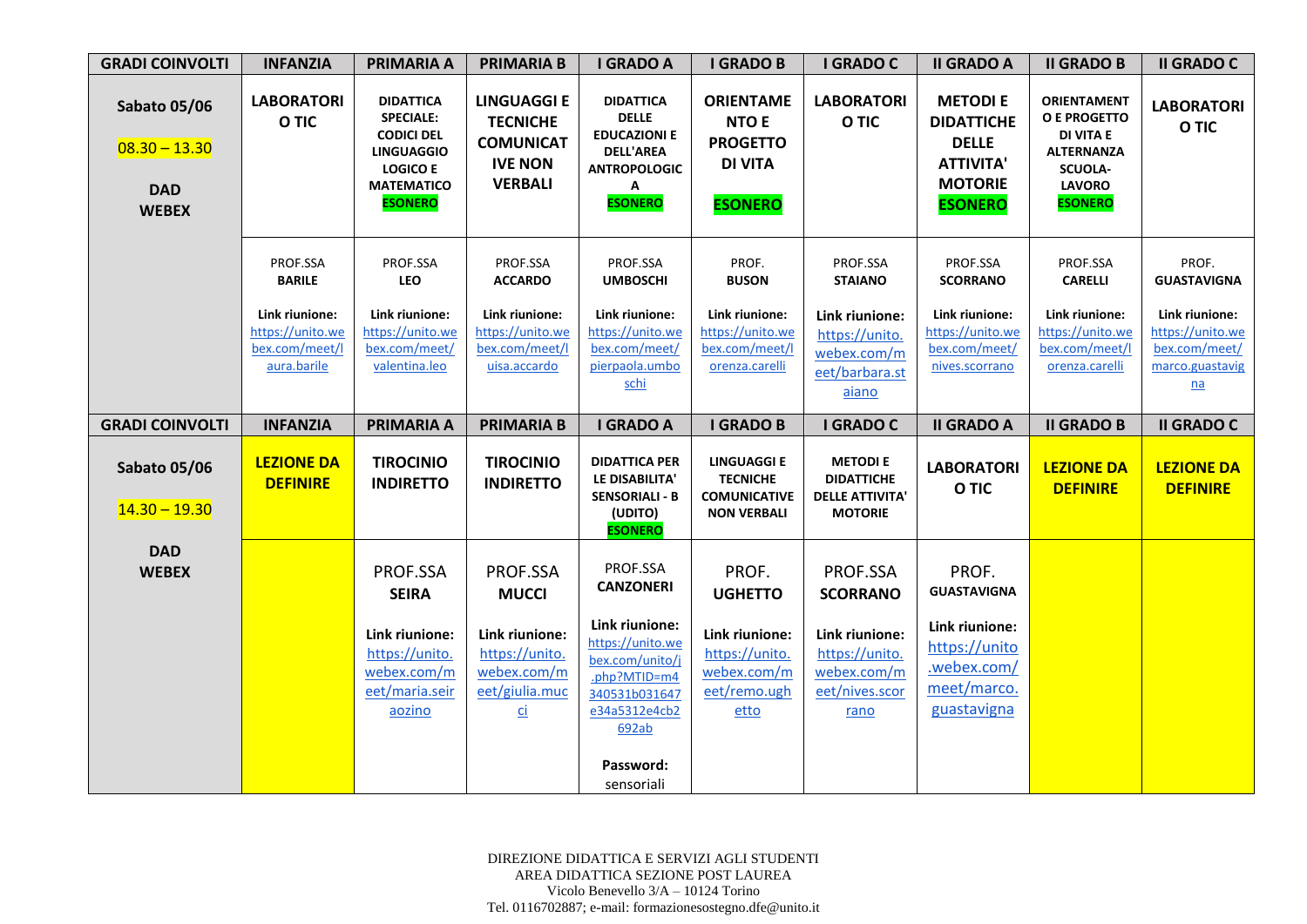| <b>GRADI COINVOLTI</b>                               | <b>INFANZIA</b>                                                                                                                                                              | <b>PRIMARIA A</b>                                                                                              | <b>PRIMARIA B</b>                                                                                    | <b>I GRADO A</b>                                                                                                | <b>I GRADO B</b>                                                                                                                     | <b>I GRADO C</b>                                                                                                                              | <b>II GRADO A</b>                                                                            | <b>II GRADO B</b>                                                                                       | <b>II GRADO C</b>                                                                                                         |
|------------------------------------------------------|------------------------------------------------------------------------------------------------------------------------------------------------------------------------------|----------------------------------------------------------------------------------------------------------------|------------------------------------------------------------------------------------------------------|-----------------------------------------------------------------------------------------------------------------|--------------------------------------------------------------------------------------------------------------------------------------|-----------------------------------------------------------------------------------------------------------------------------------------------|----------------------------------------------------------------------------------------------|---------------------------------------------------------------------------------------------------------|---------------------------------------------------------------------------------------------------------------------------|
| <b>Lunedì 07/06</b><br>$14.30 - 19.30$<br><b>DAD</b> | <b>DIDATTICA</b><br><b>SPECIALE: CODICI</b><br><b>COMUNICATIVI</b><br><b>DELL'EDUCAZION</b><br><b>E LINGUISTICA</b><br><b>ESONERO</b>                                        | <b>LABORATORI</b><br>O TIC                                                                                     | <b>TIROCINIO</b><br><b>INDIRETTO</b>                                                                 | <b>TIROCINIO</b><br><b>INDIRETTO</b>                                                                            | <b>LABORATORIO</b><br><b>TIC</b><br>4 ORE:<br>14.30/18.30                                                                            | <b>DIDATTICA</b><br><b>SPECIALE:</b><br><b>CODICI DEL</b><br><b>LINGUAGGIO</b><br><b>LOGICO E</b><br><b>MATEMATICO</b>                        | <b>LABORATORIO</b><br>TIC                                                                    | <b>DIDATTICA</b><br><b>DELLE</b><br><b>EDUCAZIONI E</b><br><b>DELL'AREA</b><br><b>ANTROPOLOGIC</b><br>Α | <b>TIROCINIO</b><br><b>INDIRETTO</b><br>4 ORE<br>Orario:<br>$16.00 - 20.00$                                               |
| <b>WEBEX</b>                                         | PROF.SSA PICCO                                                                                                                                                               | PROF.SSA<br><b>BARILE</b>                                                                                      | PROF.SSA<br><b>MUCCI</b>                                                                             | PROF.<br><b>UGHETTO</b>                                                                                         | PROF.SSA<br><b>VAYOLA</b>                                                                                                            | PROF.<br><b>IMPERIALE</b>                                                                                                                     | PROF.<br><b>GUASTAVIGNA</b>                                                                  | PROF.SSA<br><b>DE PARI</b>                                                                              | PROF.SSA<br><b>CARELLI</b>                                                                                                |
|                                                      | Link riunione:<br>https://unito.we<br>bex.com/meet/s<br>onia.picco                                                                                                           | Link riunione:<br>https://unito.we<br>bex.com/meet/l<br>aura.barile                                            | Link riunione:<br>https://unito.we<br>bex.com/meet/<br>giulia.mucci                                  | Link riunione:<br>https://unito.we<br>bex.com/meet/r<br>emo.ughetto                                             | Link riunione:<br>https://unito.we<br>bex.com/meet/<br>patrizia.vayola                                                               | Link riunione:<br>https://unito.we<br>bex.com/unito/j<br>.php?MTID=m0<br>0485ec5624352<br>0b1bd026da2d0<br>e49ef<br>Password:<br>logico       | Link riunione:<br>https://unito.we<br>bex.com/meet/<br>marco.guastavig<br>$n\underline{a}$   | Link riunione:<br>https://unito.we<br>bex.com/meet/<br>caterina.depari                                  | Link riunione:<br>https://unito.we<br>bex.com/meet/l<br>orenza.carelli                                                    |
| <b>GRADI COINVOLTI</b>                               | <b>INFANZIA</b>                                                                                                                                                              | <b>PRIMARIA A</b>                                                                                              | <b>PRIMARIA B</b>                                                                                    | <b>I GRADO A</b>                                                                                                | <b>I GRADO B</b>                                                                                                                     | <b>I GRADO C</b>                                                                                                                              | <b>II GRADO A</b>                                                                            | <b>II GRADO B</b>                                                                                       | <b>II GRADO C</b>                                                                                                         |
| Mercoledì 09/06<br>$14.30 - 19.30$<br><b>DAD</b>     | <b>DIDATTICA PER LE</b><br><b>DISABILITA'</b><br>SENSORIALI - A<br>(VISTA)<br>$14.30/17.30 + B$<br>(UDITO)<br>17.30/19.30                                                    | <b>INTERVENTI</b><br><b>PSICO-EDUCATIVI</b><br><b>E DIDATTICI CON</b><br><b>DISTURBI</b><br><b>RELAZIONALI</b> | <b>DIDATTICA DELLE</b><br><b>EDUCAZIONI</b><br><b>ESONERO</b>                                        | <b>INTERVENTI</b><br>PSICO-EDUCATIVI<br><b>E DIDATTICI CON</b><br><b>DISTURBI</b><br><b>COMPORTAMENT</b><br>ALI | <b>DIDATTICA</b><br><b>DELLE</b><br><b>EDUCAZIONI E</b><br><b>DELL'AREA</b><br><b>ANTROPOLOGIC</b><br>$\mathsf{A}$<br><b>ESONERO</b> | <b>DIDATTICA</b><br><b>SPECIALE:</b><br><b>CODICI DEL</b><br><b>LINGUAGGIO</b><br><b>LOGICO E</b><br><b>MATEMATICO</b>                        | <b>DIDATTICA PER</b><br>LE DISABILITA'<br><b>SENSORIALI - B</b><br>(UDITO)                   | <b>LINGUAGGI E</b><br><b>TECNICHE</b><br><b>COMUNICATIVE</b><br><b>NON VERBALI</b><br><b>ESONERO</b>    | <b>LABORATORI</b><br>O TIC                                                                                                |
| <b>WEBEX</b>                                         | <b>ESONERO</b><br>PROF.SSE<br>GRANDE/<br><b>PORTIGLIATTI</b><br>Link riunione:<br>https://unito.web<br>ex.com/unito/j.ph<br>p?MTID=mfc9fc90<br>64ed003e14074d<br>64b2c0ebede | PROF.<br><b>MALOSSI</b><br>Link riunione:<br>https://unito.we<br>bex.com/meet/<br>enrico.malossi               | PROF.SSA<br><b>GAGLIANO</b><br>Link riunione:<br>https://unito.we<br>bex.com/meet/<br>maria.gagliano | PROF.SSA<br><b>SAVOINI</b><br>Link riunione:<br>https://unito.we<br>bex.com/meet/<br>patrizia.savoini           | PROF.SSA<br><b>UMBOSCHI</b><br>Link riunione:<br>https://unito.we<br>bex.com/meet/<br>pierpaola.umbo<br>schi                         | PROF.<br><b>IMPERIALE</b><br>Link riunione:<br>https://unito.we<br>bex.com/unito/j<br>.php?MTID=mcd<br>521ed65cb77f5<br>640e0eec8f1ca2<br>566 | PROF.<br><b>DOLZA</b><br>Link riunione:<br>https://unito.we<br>bex.com/meet/<br>enrico.dolza | PROF.SSA<br><b>ACCARDO</b><br>Link riunione:<br>https://unito.we<br>bex.com/meet/l<br>uisa.accardo      | PROF.<br><b>GUASTAVIGNA</b><br>Link riunione:<br>https://unito.we<br>bex.com/meet/<br>marco.guastavig<br>$n\underline{a}$ |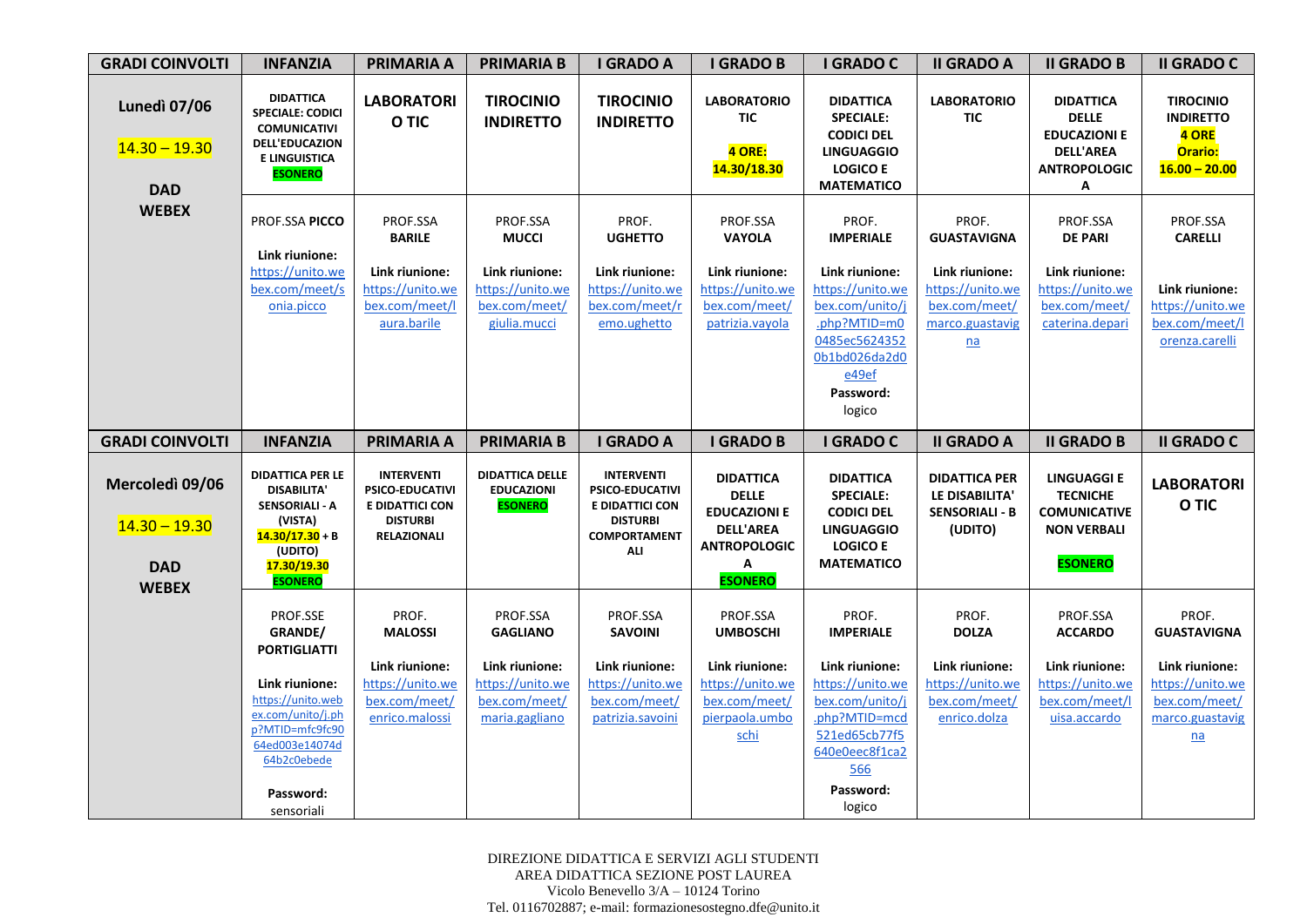| <b>GRADI COINVOLTI</b>                               | <b>INFANZIA</b>                                                           | <b>PRIMARIA A</b>                                                                                                  | <b>PRIMARIA B</b>                    | <b>I GRADO A</b>                                                          | <b>I GRADO B</b>                                                                              | <b>I GRADO C</b>                                                                                                                        | <b>II GRADO A</b>                                                                              | <b>II GRADO B</b>                                                                                                                    | <b>II GRADO C</b>                                                               |
|------------------------------------------------------|---------------------------------------------------------------------------|--------------------------------------------------------------------------------------------------------------------|--------------------------------------|---------------------------------------------------------------------------|-----------------------------------------------------------------------------------------------|-----------------------------------------------------------------------------------------------------------------------------------------|------------------------------------------------------------------------------------------------|--------------------------------------------------------------------------------------------------------------------------------------|---------------------------------------------------------------------------------|
| Venerdì 11/06<br>$14.30 - 19.30$                     | <b>TIROCINIO</b><br><b>INDIRETTO</b><br>4 ORE: 14.30<br>$-18.30$          | <b>LEZIONE DA</b><br><b>DEFINIRE</b>                                                                               | <b>LEZIONE DA</b><br><b>DEFINIRE</b> | <b>LABORATORI</b><br>O TIC                                                | <b>LINGUAGGI E</b><br><b>TECNICHE</b><br><b>COMUNICATI</b><br><b>VE NON</b><br><b>VERBALI</b> | <b>DIDATTICA</b><br><b>SPECIALE: CODICI</b><br><b>DEL LINGUAGGIO</b><br><b>LOGICO E</b><br><b>MATEMATICO</b><br><b>ESONERO</b>          | <b>DIDATTICA PER</b><br>LE DISABILITA'<br><b>SENSORIALI - B</b><br>(UDITO)<br><b>ESONERO</b>   | <b>DIDATTICA DELLE</b><br><b>EDUCAZIONI E</b><br><b>DELL'AREA</b><br><b>ANTROPOLOGICA</b>                                            | <b>LABORATORI</b><br>O TIC                                                      |
| <b>DAD</b><br><b>WEBEX</b>                           | PROF.SSA<br><b>GIRAUD</b>                                                 |                                                                                                                    |                                      | PROF.SSA<br><b>SARTORI</b>                                                | PROF.<br><b>UGHETTO</b>                                                                       | PROF.<br><b>IMPERIALE</b>                                                                                                               | PROF.<br><b>DOLZA</b>                                                                          | PROF.SSA<br><b>DE PARI</b>                                                                                                           | PROF.<br><b>GUASTAVIGNA</b>                                                     |
|                                                      | Link riunione:<br>https://unito<br>.webex.com/<br>meet/mirella<br>.giraud |                                                                                                                    |                                      | Link riunione:<br>https://unito.<br>webex.com/m<br>eet/monica.sa<br>rtori | Link riunione:<br>https://unito.<br>webex.com/m<br>eet/remo.ugh<br>etto                       | Link riunione:<br>https://unito.we<br>bex.com/unito/j<br>.php?MTID=mb<br>428dc506e1399<br>986aee13647ea<br>81202<br>Password:<br>logico | Link riunione:<br>https://unito.<br>webex.com/m<br>eet/enrico.dol<br>$\underline{\mathsf{za}}$ | Link<br>riunione:<br>https://unito<br>.webex.com/<br>meet/caterin<br>a.depari                                                        | Link<br>riunione:<br>https://unito<br>.webex.com/<br>meet/marco.<br>guastavigna |
| <b>GRADI COINVOLTI</b>                               | <b>INFANZIA</b>                                                           | <b>PRIMARIA A</b>                                                                                                  | <b>PRIMARIA B</b>                    | <b>I GRADO A</b>                                                          | <b>I GRADO B</b>                                                                              |                                                                                                                                         |                                                                                                |                                                                                                                                      |                                                                                 |
|                                                      |                                                                           |                                                                                                                    |                                      |                                                                           |                                                                                               | I GRADO C                                                                                                                               | <b>II GRADO A</b>                                                                              | <b>II GRADO B</b>                                                                                                                    | <b>II GRADO C</b>                                                               |
| <b>Sabato 12/06</b><br>$08.30 - 13.30$<br><b>DAD</b> | <b>LABORATORI</b><br>O TIC                                                | <b>INTERVENTI</b><br>PSICO-EDUCATIVI<br>E DIDATTICI CON<br><b>DISTURBI</b><br><b>RELAZIONALI</b><br><b>ESONERO</b> | <b>LEZIONE DA</b><br><b>DEFINIRE</b> | <b>LABORATORI</b><br>O TIC                                                | <b>LABORATORI</b><br>O TIC<br>4 ORE:<br>08.30-12.30                                           | <b>LABORATORI</b><br>O TIC                                                                                                              | <b>TIROCINIO</b><br><b>INDIRETTO</b><br>4 ORE: 08.30-<br><b>12.30</b>                          | <b>INTERVENTI</b><br>PSICO-<br><b>EDUCATIVI E</b><br><b>DIDATTICI CON</b><br><b>DISTURBI</b><br><b>RELAZIONALI</b><br><b>ESONERO</b> | <b>TIROCINIO</b><br><b>INDIRETTO</b><br>5 ORE:<br>$09.00 - 14.00$               |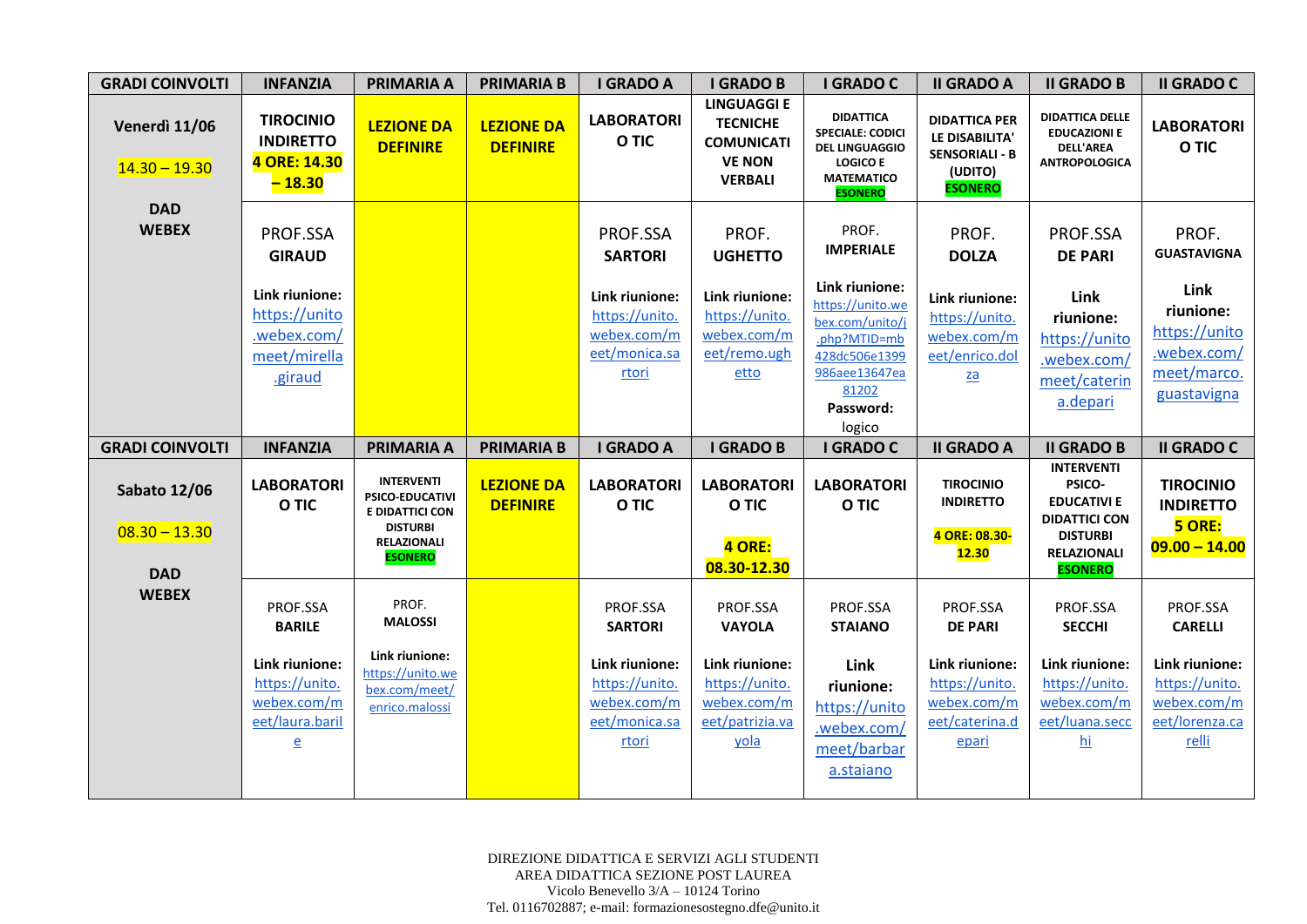| <b>GRADI COINVOLTI</b>                                               | <b>INFANZIA</b>                                                                                      | <b>PRIMARIA A</b>                                                                                       | <b>PRIMARIA B</b>                                                                                                             | <b>I GRADO A</b>                                                                                                                                    | <b>I GRADO B</b>                                                                                                                                                                             | I GRADO C                                                                  | <b>II GRADO A</b>                                                                                                                    | <b>II GRADO B</b>                                                                                                         | <b>II GRADO C</b>                                                                                        |
|----------------------------------------------------------------------|------------------------------------------------------------------------------------------------------|---------------------------------------------------------------------------------------------------------|-------------------------------------------------------------------------------------------------------------------------------|-----------------------------------------------------------------------------------------------------------------------------------------------------|----------------------------------------------------------------------------------------------------------------------------------------------------------------------------------------------|----------------------------------------------------------------------------|--------------------------------------------------------------------------------------------------------------------------------------|---------------------------------------------------------------------------------------------------------------------------|----------------------------------------------------------------------------------------------------------|
| <b>Sabato 12/06</b><br>$14.30 - 19.30$<br><b>DAD</b><br><b>WEBEX</b> | <b>LEZIONE DA</b><br><b>DEFINIRE</b>                                                                 | <b>LABORATORIO</b><br>TIC<br>3 ORE: 14.30 -<br><b>17.30</b>                                             | <b>LABORATORIO</b><br><b>TIC</b>                                                                                              | <b>INTERVENTI</b><br>PSICO-<br><b>EDUCATIVI E</b><br><b>DIDATTICI CON</b><br><b>DISTURBI</b><br><b>COMPORTAME</b><br><b>NTALI</b><br><b>ESONERO</b> | <b>LINGUAGGI E</b><br><b>TECNICHE</b><br><b>COMUNICATIVE</b><br><b>NON VERBALI</b><br><b>ESONERO</b>                                                                                         | <b>LABORATORIO</b><br><b>TIC</b><br>3 ORE: 14.30 -<br><b>17.30</b>         | <b>INTERVENTI</b><br>PSICO-<br><b>EDUCATIVI E</b><br><b>DIDATTICI CON</b><br><b>DISTURBI</b><br><b>RELAZIONALI</b><br><b>ESONERO</b> | <b>LEZIONE DA</b><br><b>DEFINIRE</b>                                                                                      | <b>LEZIONE DA</b><br><b>DEFINIRE</b>                                                                     |
|                                                                      |                                                                                                      | PROF.SSA<br><b>BARILE</b>                                                                               | PROF.SSA<br><b>SARTORI</b>                                                                                                    | PROF.SSA<br><b>SAVOINI</b>                                                                                                                          | PROF.<br><b>UGHETTO</b>                                                                                                                                                                      | PROF.SSA<br><b>STAIANO</b>                                                 | PROF.SSA<br><b>DAMIANI</b>                                                                                                           |                                                                                                                           |                                                                                                          |
|                                                                      |                                                                                                      | Link riunione:<br>https://unito.we<br>bex.com/meet/l<br>aura.barile                                     | Link riunione:<br>https://unito.we<br>bex.com/meet/<br>monica.sartori                                                         | Link riunione:<br>https://unito.we<br>bex.com/meet/<br>patrizia.savoini                                                                             | Link riunione:<br>https://unito.we<br>bex.com/meet/r<br>emo.ughetto                                                                                                                          | Link riunione:<br>https://unito.<br>webex.com/m<br>eet/barbara.st<br>aiano | Link riunione:<br>https://unito.we<br>bex.com/meet/<br>paola.damiani                                                                 |                                                                                                                           |                                                                                                          |
| <b>GRADI COINVOLTI</b>                                               | <b>INFANZIA</b>                                                                                      | <b>PRIMARIA A</b>                                                                                       | <b>PRIMARIA B</b>                                                                                                             | <b>I GRADO A</b>                                                                                                                                    | <b>I GRADO B</b>                                                                                                                                                                             | I GRADO C                                                                  | <b>II GRADO A</b>                                                                                                                    | <b>II GRADO B</b>                                                                                                         | <b>II GRADO C</b>                                                                                        |
| <b>Lunedì 14/06</b><br>$14.30 - 19.30$<br><b>DAD</b>                 | <b>LABORATORI</b><br>O TIC                                                                           | <b>TIROCINIO</b><br><b>INDIRETTO</b>                                                                    | <b>LINGUAGGI E</b><br><b>TECNICHE</b><br><b>COMUNICATI</b><br><b>VE NON</b><br><b>VERBALI</b>                                 | <b>LABORATORI</b><br>O TIC<br>3 ORE: 14.30<br>$-17.30$                                                                                              | <b>DIDATTICA</b><br><b>PER LE</b><br><b>DISABILITA'</b><br><b>SENSORIALI -</b><br><b>B</b> (UDITO)<br><b>ESONERO</b>                                                                         | <b>LEZIONE DA</b><br><b>DEFINIRE</b>                                       | <b>LABORATORI</b><br>O TIC<br>3 ORE: 14.30<br>$-17.30$                                                                               | <b>DIDATTICA</b><br><b>DELLE</b><br><b>EDUCAZIONI E</b><br><b>DELL'AREA</b><br><b>ANTROPOLOGIC</b><br>A<br><b>ESONERO</b> | <b>TIROCINIO</b><br><b>INDIRETTO</b><br>Orario:<br>$15.00 - 20.00$                                       |
| <b>WEBEX</b>                                                         | PROF.SSA<br><b>BARILE</b><br>Link riunione:<br>https://unito<br>.webex.com/<br>meet/laura.b<br>arile | PROF.SSA<br><b>SEIRA</b><br>Link riunione:<br>https://unito.<br>webex.com/m<br>eet/maria.seir<br>aozino | PROF.SSA<br><b>ACCARDO</b><br>Link riunione:<br>https://unito.<br>webex.com/m<br>eet/luisa.accar<br>$\underline{\mathsf{do}}$ | PROF.SSA<br><b>SARTORI</b><br>Link riunione:<br>https://unito.<br>webex.com/m<br>eet/monica.sa<br>rtori                                             | PROF.SSA<br><b>CANZONERI</b><br>Link riunione:<br>https://unito.<br>webex.com/u<br>nito/j.php?MT<br>ID=mda691e7<br>cacf96de73b5<br>Daa3ee4509f0<br>$\overline{5}$<br>Password:<br>sensoriali |                                                                            | PROF.<br><b>GUASTAVIGNA</b><br>Link riunione:<br>https://unito<br>.webex.com/<br>meet/marco.<br>guastavigna                          | PROF.SSA<br><b>DE PARI</b><br>Link riunione:<br>https://unito<br>.webex.com/<br>meet/caterin<br>a.depari                  | PROF.SSA<br><b>CARELLI</b><br>Link riunione:<br>https://unito.<br>webex.com/m<br>eet/lorenza.ca<br>relli |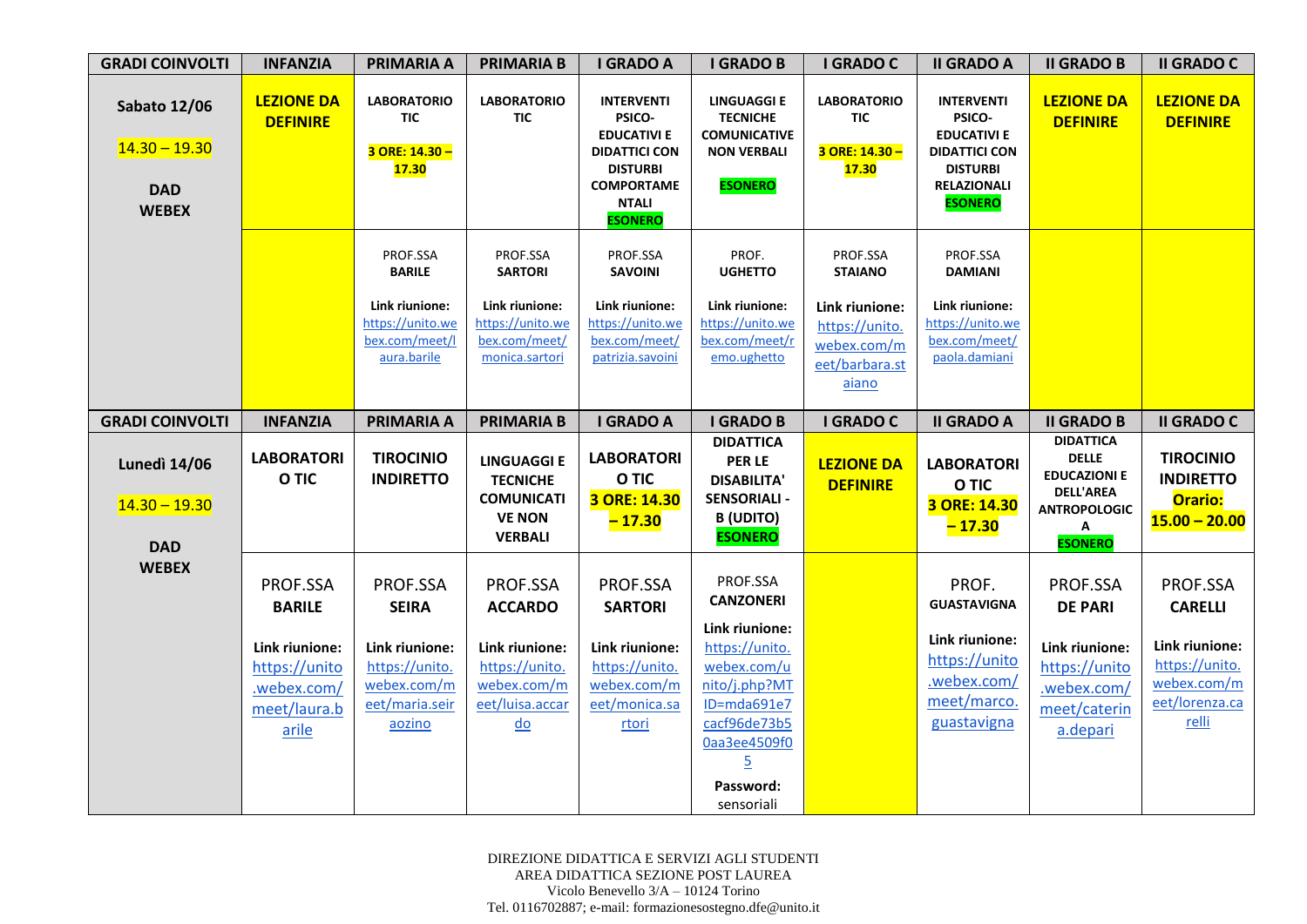| <b>GRADI COINVOLTI</b>                                         | <b>INFANZIA</b>                                                                                        | <b>PRIMARIA A</b>                                                                                       | <b>PRIMARIA B</b>                                                                                                             | <b>I GRADO A</b>                                                                                        | <b>I GRADO B</b>                     | <b>I GRADO C</b>                                                                                            | <b>II GRADO A</b>                                                      | <b>II GRADO B</b>                                                                                           | <b>II GRADO C</b>                                                                                        |
|----------------------------------------------------------------|--------------------------------------------------------------------------------------------------------|---------------------------------------------------------------------------------------------------------|-------------------------------------------------------------------------------------------------------------------------------|---------------------------------------------------------------------------------------------------------|--------------------------------------|-------------------------------------------------------------------------------------------------------------|------------------------------------------------------------------------|-------------------------------------------------------------------------------------------------------------|----------------------------------------------------------------------------------------------------------|
| Mercoledì 16/06<br>$14.30 - 19.30$                             | <b>TIROCINIO</b><br><b>INDIRETTO</b><br>4 ORE: 14.30<br>$-18.30$                                       | <b>TIROCINIO</b><br><b>INDIRETTO</b><br>4 ORE: 14.30<br>$-18.30$                                        | <b>LINGUAGGI E</b><br><b>TECNICHE</b><br><b>COMUNICATIVE</b><br><b>NON VERBALI</b><br><b>ESONERO</b>                          | <b>LABORATORI</b><br>O TIC                                                                              | <b>LEZIONE DA</b><br><b>DEFINIRE</b> | <b>TIROCINIO</b><br><b>INDIRETTO</b>                                                                        | <b>LEZIONE DA</b><br><b>DEFINIRE</b>                                   | <b>LABORATORI</b><br>O TIC<br>4 ORE: 14.30<br>$-18.30$                                                      | <b>TIROCINIO</b><br><b>INDIRETTO</b><br>Orario:<br>$15.00 - 20.00$                                       |
| <b>DAD</b><br><b>WEBEX</b>                                     | PROF.SSA<br><b>GIRAUD</b><br>Link riunione:<br>https://unito<br>.webex.com/<br>meet/mirella<br>.giraud | PROF.SSA<br><b>SEIRA</b><br>Link riunione:<br>https://unito.<br>webex.com/m<br>eet/maria.seir<br>aozino | PROF.SSA<br><b>ACCARDO</b><br>Link riunione:<br>https://unito.<br>webex.com/m<br>eet/luisa.accar<br>$\underline{\mathsf{do}}$ | PROF.SSA<br><b>SARTORI</b><br>Link riunione:<br>https://unito.<br>webex.com/m<br>eet/monica.sa<br>rtori |                                      | PROF.SSA<br><b>GUERZONI</b><br>Link riunione:<br>https://unito.<br>webex.com/m<br>eet/laura.guer<br>zoni    |                                                                        | PROF.<br><b>GUASTAVIGNA</b><br>Link riunione:<br>https://unito<br>.webex.com/<br>meet/marco.<br>guastavigna | PROF.SSA<br><b>CARELLI</b><br>Link riunione:<br>https://unito.<br>webex.com/m<br>eet/lorenza.ca<br>relli |
| <b>GRADI COINVOLTI</b>                                         | <b>INFANZIA</b>                                                                                        | <b>PRIMARIA A</b>                                                                                       | <b>PRIMARIA B</b>                                                                                                             | <b>I GRADO A</b>                                                                                        | <b>I GRADO B</b>                     | <b>I GRADO C</b>                                                                                            | <b>II GRADO A</b>                                                      | <b>II GRADO B</b>                                                                                           | <b>II GRADO C</b>                                                                                        |
|                                                                |                                                                                                        |                                                                                                         |                                                                                                                               |                                                                                                         |                                      |                                                                                                             |                                                                        |                                                                                                             |                                                                                                          |
| Venerdì 18/06<br>$14.30 - 19.30$<br><b>DAD</b><br><b>WEBEX</b> | <b>TIROCINIO</b><br><b>INDIRETTO</b><br>4 ORE: 14.30<br>$-18.30$                                       | <b>TIROCINIO</b><br><b>INDIRETTO</b><br>3 ORE: 14.30<br>$-17.30$                                        | <b>LABORATORI</b><br>O TIC<br>3 ORE: 14.30<br>$-17.30$                                                                        | <b>TIROCINIO</b><br><b>INDIRETTO</b><br>4 ORE: 14.30 -<br><b>18.30</b>                                  | <b>LEZIONE DA</b><br><b>DEFINIRE</b> | <b>METODIE</b><br><b>DIDATTICHE</b><br><b>DELLE</b><br><b>ATTIVITA'</b><br><b>MOTORIE</b><br><b>ESONERO</b> | <b>TIROCINIO</b><br><b>INDIRETTO</b><br>4 ORE: 14.30 -<br><b>18.30</b> | <b>LEZIONE DA</b><br><b>DEFINIRE</b>                                                                        | <b>LABORATORIO</b><br><b>TIC</b><br>4 ORE: 14.30 -<br><b>18.30</b>                                       |